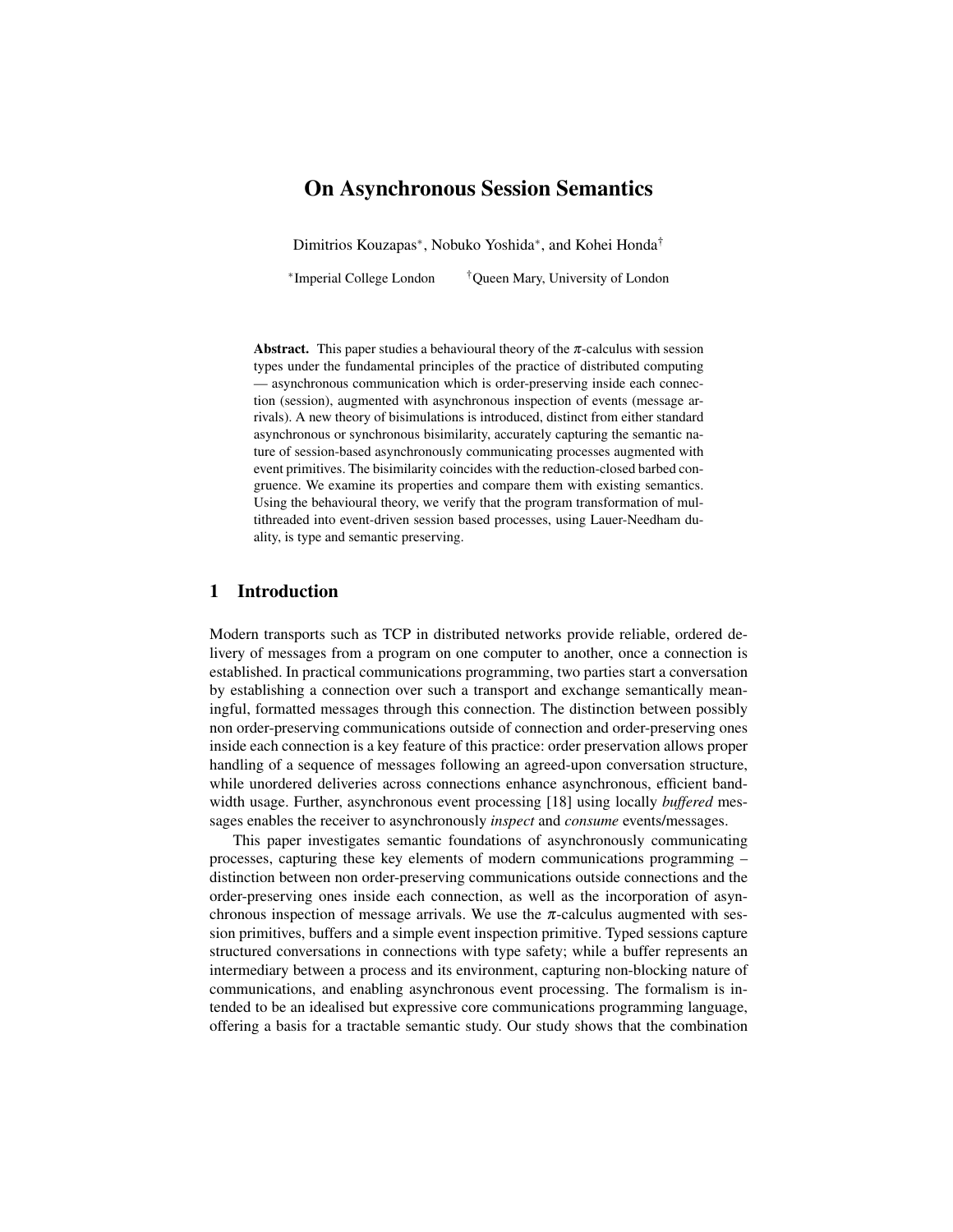of these basic elements for modern communications programming leads to a rich behavioural theory which differs from both the standard synchronous communications semantics and the fully asynchronous one [8], captured through novel equational laws for asynchrony. These laws can then be used as a semantic justification of a well-known program transformation based on Lauer and Needham's duality principle [15], which translates multithreaded programs to their equivalent single-threaded, asynchronous, event-based programs. This transformation is regularly used in practice, albeit in an ad-hoc manner, playing a key role in e.g. high-performance servers. Our translation is given formally, is type-preserving and is backed up by a rigorous semantic justification. While we do not detail in the main sections, the transform is implemented in the session-extension of Java [13, 14], resulting in competitive performance in comparison with more ad-hoc transformations.

Let us outline some of the key technical ideas of the present work informally. In the present theory, the asynchronous order-preserving communications over a connection are modelled as *asynchronous session communication*, extending the synchronous session calculus [9, 24] with *message queues* [5, 6, 12]. A message queue, written  $s[i:\vec{h},\text{o}:$  $\vec{h}$ <sup>'</sup>], encapsulates input buffer (i) with elements  $\vec{h}$  and output buffer (o) with  $\vec{h}$ <sup>'</sup>. Figure below represents the two end points of a session. A message *v* is first enqueued by a sender  $s! \langle v \rangle; P$  at its output queue at *s*, which intuitively represents a communication pipe extending from the sender's locality to the receiver's. The message will eventually reach the receiver's locality, formalised as its transfer from the sender's output buffer (at  $s$ ) to the receiver's input buffer (at  $\bar{s}$ ). For a receiver, only when this transfer takes place, a visible (and asynchronous) message reception takes place, since only then the receiver can *inspect* and *consume* the message (as shown in Remote below).Note that dequeuing and enqueing actions inside a location are local to each process and is therefore invisible ( $\tau$ -actions) (**Local** below).

Local (the dashed arrows)

| $s!$ ( $\nu$ ); $Q   s$ [o: $\vec{h}$ ] $\xrightarrow{\tau}$ $Q   s$ [o: $\vec{h} \cdot \nu$ ]                                                                                                                                                                                                                                                                                                                                                                                                                                                                                                                                                                                                                                                                                                                                                                                                                                                                                                                                                                                           |
|------------------------------------------------------------------------------------------------------------------------------------------------------------------------------------------------------------------------------------------------------------------------------------------------------------------------------------------------------------------------------------------------------------------------------------------------------------------------------------------------------------------------------------------------------------------------------------------------------------------------------------------------------------------------------------------------------------------------------------------------------------------------------------------------------------------------------------------------------------------------------------------------------------------------------------------------------------------------------------------------------------------------------------------------------------------------------------------|
| $s?$ ( $x)$ . $P   s$ [i: $w \cdot \vec{h}$ ] $\xrightarrow{\tau}$ $P$ { $w/x$ }   s [i: $\vec{h}$ ]                                                                                                                                                                                                                                                                                                                                                                                                                                                                                                                                                                                                                                                                                                                                                                                                                                                                                                                                                                                     |
| $s?$ ( $x$ ). $P   s$ [i: $w \cdot \vec{h}$ ] $\xrightarrow{\tau}$ $P$ { $w/x$ }   s [i: $\vec{h}$ ]                                                                                                                                                                                                                                                                                                                                                                                                                                                                                                                                                                                                                                                                                                                                                                                                                                                                                                                                                                                     |
| $s$ ( $x$ ): $Q$ $\xrightarrow{\omega}$ $\xrightarrow{\tau}$ $\xrightarrow{\tau}$ $\xrightarrow{\tau}$ $\xrightarrow{\tau}$ $\xrightarrow{\tau}$ $\xrightarrow{\tau}$ $\xrightarrow{\tau}$ $\xrightarrow{\tau}$ $\xrightarrow{\tau}$ $\xrightarrow{\tau}$ $\xrightarrow{\tau}$ $\xrightarrow{\tau}$ $\xrightarrow{\tau}$ $\xrightarrow{\tau}$ $\xrightarrow{\tau}$ $\xrightarrow{\tau}$ $\xrightarrow{\tau}$ $\xrightarrow{\tau}$ $\xrightarrow{\tau}$ $\xrightarrow{\tau}$ $\xrightarrow{\tau}$ $\xrightarrow{\tau}$ $\xrightarrow{\tau}$ $\xrightarrow{\tau}$ $\xrightarrow{\tau}$ $\xrightarrow{\tau}$ $\xrightarrow{\tau}$ $\xrightarrow{\tau}$ $\xrightarrow{\tau}$ $\xrightarrow{\tau}$ $\xrightarrow{\tau}$ $\xrightarrow{\tau}$ $\xrightarrow{\tau}$ $\xrightarrow{\tau}$ $\xrightarrow{\tau}$ $\xrightarrow{\tau}$ $\xrightarrow{\tau}$ $\xrightarrow{\tau}$ $\xrightarrow{\tau}$ $\xrightarrow{\tau}$ $\xrightarrow{\tau}$ $\xrightarrow{\tau}$ $\xrightarrow{\tau}$ $\xrightarrow{\tau}$ $\xrightarrow{\tau}$ $\xrightarrow{\tau}$ $\xrightarrow{\tau}$ <math< td=""></math<> |

 $\mathbf{c}$ 

The induced semantics captures the nature of asynchronous observables not studied before. For example, in weak asynchronous bisimilarity in the asynchronous  $\pi$ -calculus  $(\approx_a \text{in } [8, 10])$ , the message order is not observable  $(s! \langle v_1 \rangle | s! \langle v_2 \rangle \approx_a s! \langle v_2 \rangle | s! \langle v_1 \rangle)$  but in our semantics, messages for the same destination do *not* commute  $(s! \langle v_1 \rangle; s! \langle v_2 \rangle \not\approx$  $s! \langle v_2 \rangle$ ;  $s! \langle v_1 \rangle$  as in the synchronous semantics [20] ( $\approx$ <sub>s</sub> in [8, 10]); whereas two inputs for different targets commute  $(s_1?((x); s_2?((y); P \approx s_2?((x); s_1?((y); P)$  since the dequeue action is not observable, differing from the synchronous semantics,  $s_1$ ?(*x*); $s_2$ ?(*y*);*P*  $\approx_s$  $s_2$ ?(*x*);  $s_1$ ?(*y*); *P*.

Asynchronous event-handling [13] introduces further subtleties in observational laws. Asynchronous event-based programming is characterised by reactive flows driven by the detection of *events*, that is *message arrivals* at local buffers. In our formalism, this facility is distilled as an arrived predicate: e.g.,  $Q =$  if arrived *s* then  $P_1$  else  $P_2$ reduces to  $P_1$  if the *s* input buffer contains one or more message; otherwise  $Q$  reduces to *P*2. By arrived, we can observe the *movement of messages between two locations*.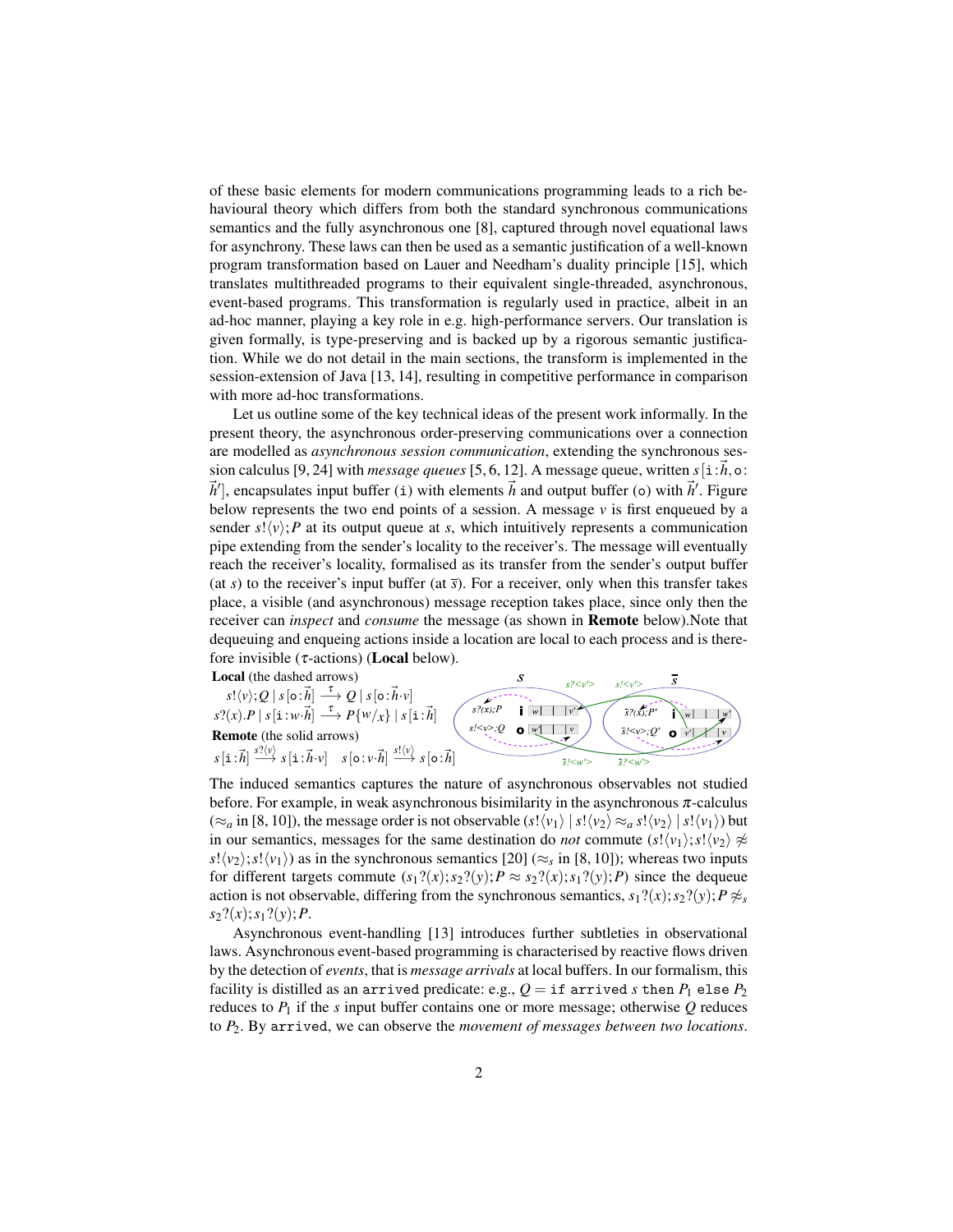For example,  $Q \mid s[i : \emptyset] \mid \overline{s}[\circ : v]$  is not equivalent with  $Q \mid s[i : v] \mid \overline{s}[\circ : \emptyset]$  because the former can reduce to  $P_2$  (since  $\nu$  has not arrived at the local buffer at *s* yet) while the latter cannot.

Online appendix [23] lists the full definition of Lauer-Needham transformation, the detailed definitions, full proofs and the benchmark results in Session-based Java which demonstrate the potential of the session-type based translation as semantically transparent optimisation techniques.

## 2 Asynchronous Network Communications in Sessions

### 2.1 Syntax and Operational Semantics

We use a sub-calculus of the eventful session  $\pi$ -calculus [13], defined below.

 $(\text{Identity } u ::= a, b | x, y \ k ::= s, \overline{s} | x, y \ n ::= a, b | s, \overline{s} \ ( \text{Value } ) v ::= \text{tt}, \text{ft} | a, b | s, \overline{s} \$ (Expression)  $e ::= v | x, y, z | \text{arrived } u | \text{arrived } k | \text{arrived } k h$ (Process)  $P, Q ::= u(x).P \mid \overline{u}(x); P \mid k! \langle e \rangle; P \mid k? \langle x \rangle. P \mid k \triangleleft l; P \mid k \triangleright \{l_i : P_i\}_{i \in I}$  $\left| \text{ if } e \text{ then } P \text{ else } Q \right| \left| (va)P \right| P | Q \left| 0 \right| \mu X.P \mid X$  $| a [ \vec{s} ] | [ \vec{a} \langle s \rangle | ( \nu s) P | s [ \texttt{i} \texttt{:} \vec{h}, \texttt{o} \texttt{:} \vec{h}' ]$ (Message)  $h ::= v | l$ 

Values  $v, v', \ldots$  include *constants* (tt,ff), *shared channels a,b,c* and *session channels*  $s, s'$ . A session channel denotes one endpoint of a session: *s* and  $\overline{s}$  denote two ends of a single session, with  $\bar{\bar{s}} = s$ . Labels for branching and selection range over  $l, l', ...,$ variables over  $x, y, z$ , and process variables over  $X, Y, Z$ . Shared channel identifiers  $u, u'$ denote shared channels/variables; session identifiers  $k$ ,  $k'$  are session endpoints and variables. *n* denotes either *a* or *s*. Expressions *e* are values, variables and the message arrival predicates (arrived *u*, arrived *k* and arrived *k h*: the last one checks for the arrival of the specific message *h* at *k*).  $\vec{s}$  and  $\vec{h}$  stand for vectors of session channels and messages respectively.  $\varepsilon$  denotes the empty vector.

We distinguish two kinds of asynchronous communications, *asynchronous session initiation* and *asynchronous session communication* (over an established session). The former involves the *unordered* delivery of a *session request message*  $\bar{a}\langle s \rangle$ , where  $\bar{a}\langle s \rangle$ represents an asynchronous message in transit towards an acceptor at *a*, carrying a fresh session channel *s*. As in actual network, a request message will first move through the network and eventually get buffered at a receiver's end. Only then a message arrival can be detected. This aspect is formalised by the introduction of a *shared channel input queue a*[ $\bar{s}$ ], often called *shared input queue* for brevity, which denotes an acceptor's local buffer at *a* with pending session requests for  $\vec{s}$ . The intuitive meaning of the endpoint configuration  $s$   $[\n\cdot \vec{h}, \cdot \cdot \vec{h}']$  is explained in Introduction.

Requester  $\overline{u}(x)$ ; *P* requests a session initiation, while acceptor  $u(x)$ . *P* accepts one. Through an established session, output  $k! \langle e \rangle$ ; *P* sends *e* through channel *k* asynchronously, input  $k$ ?(*x*). P receives through *k*, selection  $k \triangleleft l$ ; P chooses the branch with label *l*, and branching  $k \triangleright \{l_i : P_i\}_{i \in I}$  offers branches. The  $(\nu \, a)P$  binds a channel *a*, while  $(\nu \, s)P$ binds the two endpoints, *s* and  $\bar{s}$ , making them private within *P*. The conditional, parallel composition, recursions and inaction are standard. 0 is often omitted. For brevity, one or more components may be omitted from a configuration when they are irrelevant,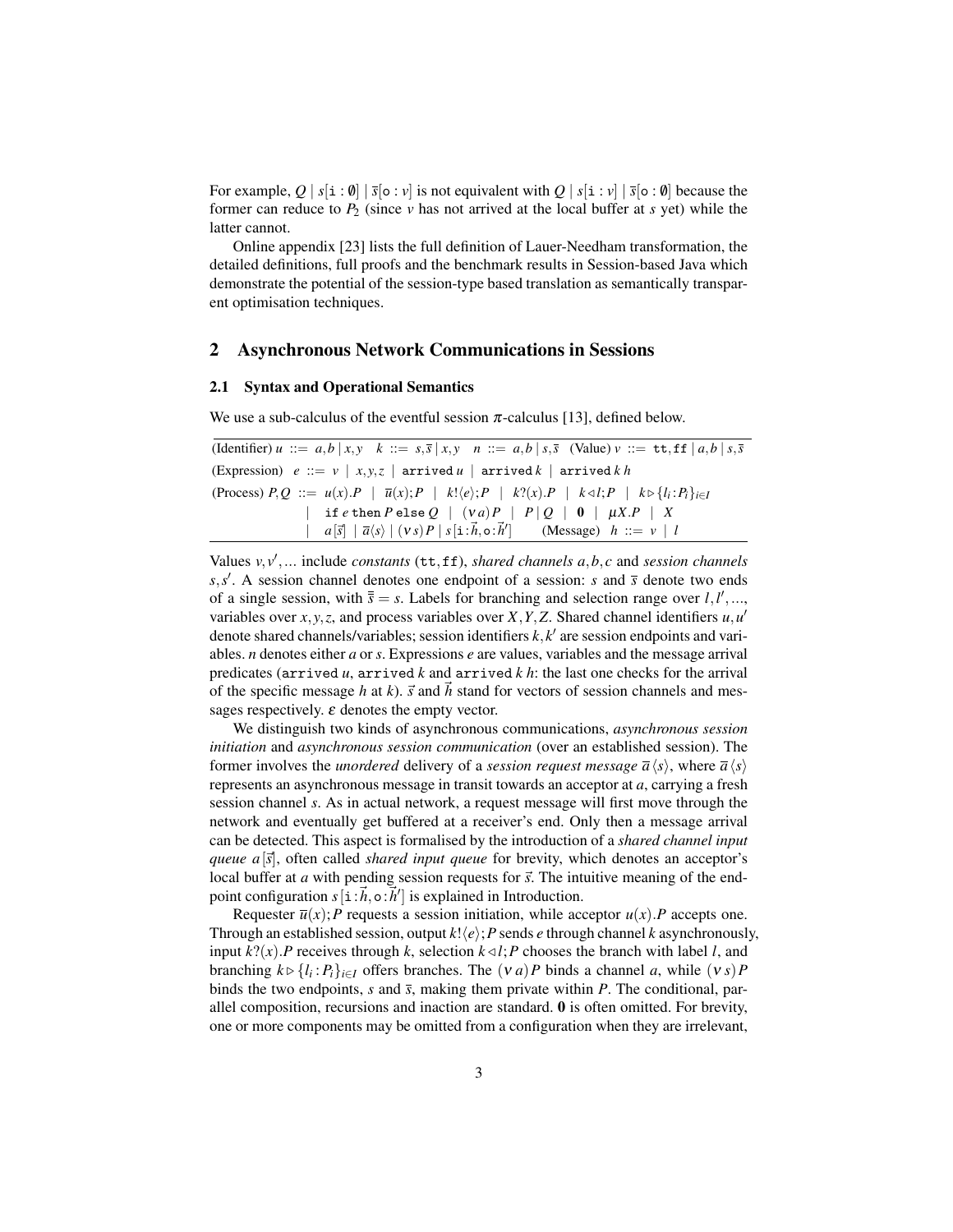writing e.g.  $s[i : \vec{h}]$  which denotes the input part of  $s[i : \vec{h}, o : \vec{h}']$ . The notions of free variables and channels are standard [21]; fn(*P*) denotes the set of free channels in *P*.  $\overline{a}\langle s \rangle$ ,  $(v s)P$  and  $s[i : \overrightarrow{h}, o : \overrightarrow{h}']$  only appear at runtime. A process without free variables is called *closed* and a closed process without runtime syntax is called *program*.

| [Request1]   | $\overline{a}(x); P \longrightarrow (v s) (P {\overline{s}}/x \mid \overline{s} [i:\varepsilon, o:\varepsilon]   \overline{a}\langle s \rangle)$ $(s \notin \text{fn}(P))$                                                                                                |                                                                                                                                                                                                                              |
|--------------|---------------------------------------------------------------------------------------------------------------------------------------------------------------------------------------------------------------------------------------------------------------------------|------------------------------------------------------------------------------------------------------------------------------------------------------------------------------------------------------------------------------|
| [Request2]   | $a \vec{s}   \vec{a}\langle s \rangle \longrightarrow a \vec{s}\cdot s $                                                                                                                                                                                                  |                                                                                                                                                                                                                              |
| [Accept]     | $a(x).P \mid a[s.\vec{s}] \longrightarrow P\{s/\chi\} \mid s[\mathbf{i}:\varepsilon,\mathbf{o}:\varepsilon] \mid a[\vec{s}]$                                                                                                                                              |                                                                                                                                                                                                                              |
| [Send, Recv] | $s! \langle v \rangle; P   s \circ \overrightarrow{h} \rangle \longrightarrow P   s \circ \overrightarrow{h} \cdot v  $ $s? \langle x \rangle, P   s \circ \overrightarrow{h} \cdot v \rangle \longrightarrow P \{ v \rangle \times   s \circ \overrightarrow{h} \rangle$ |                                                                                                                                                                                                                              |
| [Sel, Bra]   |                                                                                                                                                                                                                                                                           | $s \triangleleft l_i$ ; $P   s [\circ : \vec{h}] \longrightarrow P   s [\circ : \vec{h} \cdot l_i]$ $s \triangleright \{l_i : P_i\}_{i \in J}   s [i : l_i \cdot \vec{h}] \longrightarrow P_i   s [i : \vec{h}]$ $(i \in J)$ |
| [Comm]       | $s[\circ : v \cdot \vec{h}]   \overline{s}[\mathbf{i} : \vec{h}'] \longrightarrow s[\circ : \vec{h}]   \overline{s}[\mathbf{i} : \vec{h}' \cdot v]$                                                                                                                       |                                                                                                                                                                                                                              |
| [Areq]       | $E[$ arrived $a]   a[\vec{s}] \longrightarrow E[\text{b}]   a[\vec{s}]$                                                                                                                                                                                                   | $( \vec{s}  > 1) \setminus b$                                                                                                                                                                                                |
| [Ases]       | $E[\text{arrived } s]   s[i:\vec{h}] \longrightarrow E[\text{b}]   s[i:\vec{h}]$                                                                                                                                                                                          | $( \vec{h}  \geq 1) \searrow b$                                                                                                                                                                                              |
| [Amsg]       | $E[\text{arrived } s h]   s[i: \vec{h}] \longrightarrow E[\text{b}]   s[i: \vec{h}]$                                                                                                                                                                                      | $(\vec{h} = h \cdot \vec{h}') \searrow b$                                                                                                                                                                                    |

The above table defines the reduction relation over closed terms. The key rules are given in Figure above. We use the standard evaluation contexts  $E[\_]$  defined as  $E$  ::=  $-$  |  $s!(E);P$  | if *E* then *P* else *Q*. The structural congruence  $\equiv$  and the rest of the reduction rules are standard. We set  $\rightarrow$   $\rightarrow$   $($   $\rightarrow$   $\cup$   $\equiv$   $)$ <sup>\*</sup>.

The first three rules define the initialisation. In [Request1], a client requests a server for a fresh session via shared channel *a*. A fresh session channel, with two ends *s* (server-side) and *s* (client-side) as well as the empty configuration at the client side, are generated and the session request message  $\overline{a}\langle s \rangle$  is dispatched. Rule [Request2] enqueues the request in the shared input queue at *a*. A server accepts a session request from the queue using [Accept], instantiating its variable with *s* in the request message; the new session is now established. Asynchronous order-preserving session communications are modelled by the next four rules. Rule [Send] enqueues a value in the o-buffer at the *local* configuration; rule [Receive] dequeues the first value from the i-buffer at the local configuration; rules [Sel] and [Bra] similarly enqueue and dequeue a label. The arrival of a message at a remote site is embodied by [Comm], which removes the first message from the o-buffer of the sender configuration and enqueues it in the i-buffer at the receiving configuration.

Output actions are always non-blocking. An input action can block if no message is available at the corresponding local input buffer. The use of the message arrivals can avoid this blocking: [Areq] evaluates arrived *a* to tt iff the queue is non-empty ( $e \searrow b$ means *e* evaluates to the boolean b); similarly for arrived *k* in [Areq]. [Amsg] evaluates arrived *s h* to tt iff the buffer is nonempty and its next message matches *h*.

## 2.2 Types and Typing

The type syntax follows the standard session types from [9].

(Shared) *U* ::= bool  $| i \langle S \rangle | o \langle S \rangle | X | \mu X.U$  (Value) *T* ::= *U* | *S*  $(Session)$  *S*  $::=$   $!(T);S$   $|$   $?(T);S$   $|$   $\oplus\{l_i:S_i\}_{i\in I}$   $|$   $\&\{l_i:S_i\}_{i\in I}$   $|$   $\mu$   $\hbox{X}.S$   $|$   $\hbox{X}$   $|$   $\hbox{end}$ 

The shared types *U* include booleans bool (and, in examples, naturals nat); shared channel types  $\pm \langle S \rangle$  (input) and  $\circ \langle S \rangle$  (output) for shared channels through which a session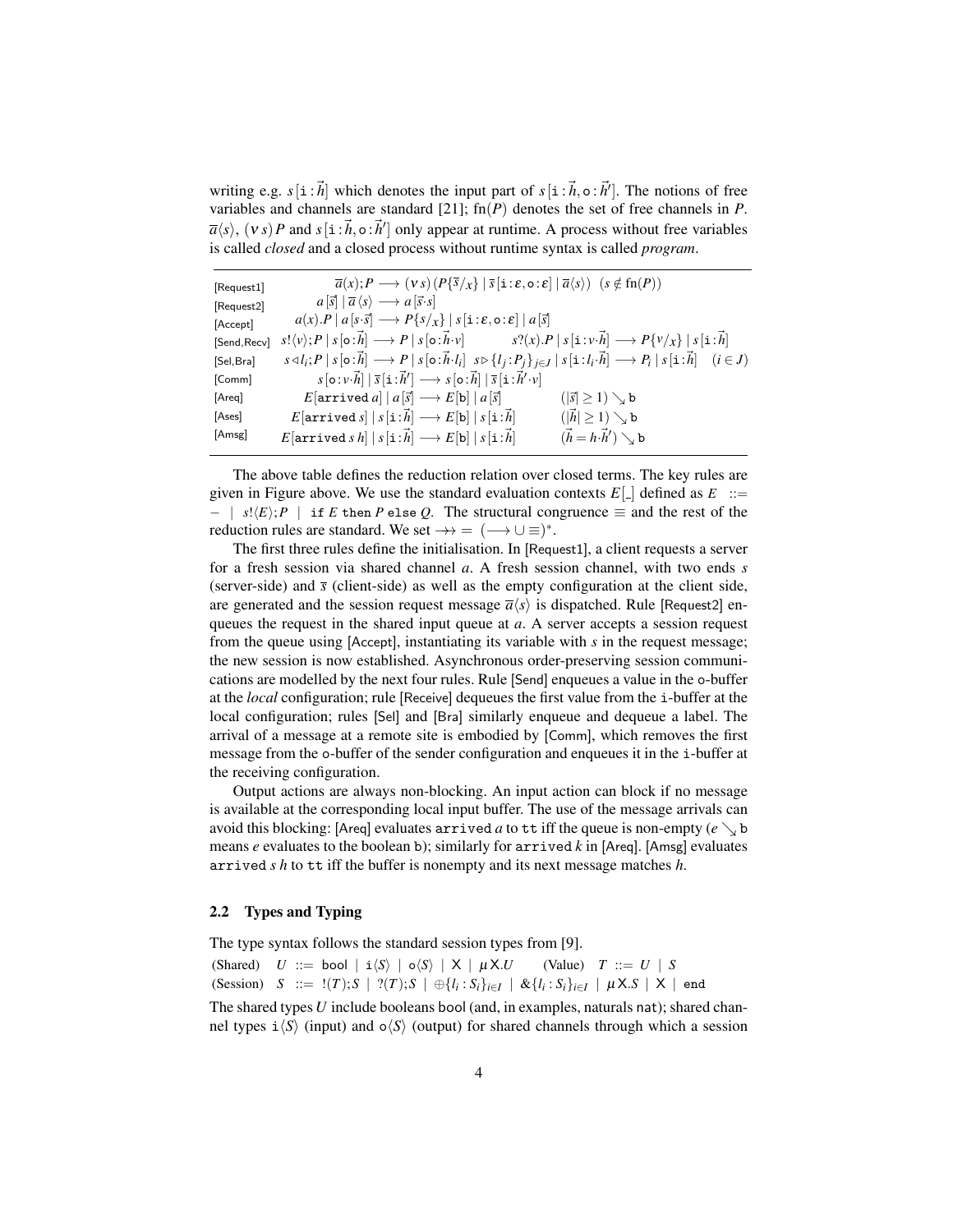of type *S* is established; type variables (X,Y,Z,..); and recursive types. The IO-types (often called server/client types) ensure a unique server and many clients [11]. In the present work they are used for controlling locality (queues are placed only at the server sides) and associated typed transitions, playing a central role in our behavioural theory. In session types, output type  $!(T); S$  represents outputting values of type  $T$ , then performing as *S*. Dually for input type  $?(T)$ ; *S*. Selection type  $\bigoplus \{l_i : S_i\}_{i \in I}$  describes a selection of one of the labels say  $l_i$  then behaves as  $T_i$ . Branching type  $\&\{l_i : S_i\}_{i\in I}$  waits with  $I$  options, and behaves as type  $T_i$  if  $i$ -th label is chosen. End type end represents the session completion and is often omitted. In recursive type  $\mu$  X.S, type variables are guarded in the standard sense.

The judgements of processes and expressions are  $\Gamma \vdash P \triangleright \Delta$  and  $\Gamma, \Delta \vdash e : T$ , with  $\Gamma ::= \emptyset | \Gamma \cdot u : U | \Gamma \cdot X : \Delta$  and  $\Delta ::= \emptyset | \Delta \cdot a | \Delta \cdot k : \Gamma | \Delta \cdot s$  where session type is extended to  $T ::= M; S | M$  with  $M ::= \emptyset | \oplus l | \& l | !(T) | ?(T) | M; M$  which represents types for values stored in queues (note  $\emptyset$ ;  $S = S$ ).  $\Gamma$  is called *shared environment*, which maps shared channels and process variables to, respectively, constant types and value types; ∆ is called *linear environment* maps session channels to session types and recording shared channels for acceptor's input queues and session channels for end-point queues. The judgement is read: program *P* is typed under shared environment  $\Gamma$ , uses channels as linear environment ∆. In the expression judgement, expression *e* has type *T* under Γ , and uses channels as linear environment ∆. We often omit ∆ if it is clear from the context. The typing system is similar with [2, 13], and can be found in online Appendix [23]. We say that ∆ *well configured* if *s*:*S* ∈ ∆, then *s*:*S* ∈ ∆. We define: {*s*:!(*T*);*S* ·*s*:  $?(T);S'\} \longrightarrow \{s: S \cdot \overline{s}: S'\},\{s: \bigoplus \{l_i: S_i\}_{i \in I} \cdot \overline{s}: \& \{l_i: S'_i\}_{i \in I}\} \longrightarrow \{s: S_k \cdot \overline{s}: S'_k\}$  ( $k \in I$ ), and  $\Delta \cup \Delta'' \longrightarrow \Delta' \cup \Delta''$  if  $\Delta \longrightarrow \Delta'$ .<sup>1</sup>

**Proposition 2.1** (Subject Reduction). *if*  $\Gamma \vdash P \triangleright \Delta$  *and*  $P \rightarrow \triangle Q$  *and*  $\Delta$  *is well-configured, then we have*  $\Gamma \vdash Q \triangleright \Delta'$  such that  $\Delta \longrightarrow^* \Delta'$  and  $\Delta'$  is well-configured.

## 3 Asynchronous Session Bisimulations and its Properties

#### 3.1 Labelled Transitions and Bisimilarity

Untyped and Typed LTS. This section studies the basic properties of behavioural equivalences. We use the following labels  $(\ell, \ell', \ldots)$ :

$$
\ell \ ::= \ a \langle s \rangle \ | \ \overline{a} \langle s \rangle \ | \ \overline{a} \langle s \rangle \ | \ s? \langle v \rangle \ | \ s! \langle v \rangle \ | \ s! \langle a \rangle \ | \ s \& l \ | \ s \oplus l \ | \ \tau
$$

where the labels denote the session accept, request, bound request, input, output, bound output, branching, selection and the  $\tau$ -action. sbj $(\ell)$  denotes the set of free subjects in  $\ell$ ; and fn( $\ell$ ) (resp. bn( $\ell$ )) denotes the set of free (resp. bound) names in  $\ell$ . The symmetric operator  $\ell \asymp \ell'$  on labels that denotes that  $\ell$  is a dual of  $\ell'$ , is defined as:  $a\langle s \rangle \approx \overline{a}\langle s \rangle$ ,  $a\langle s \rangle \approx \overline{a}(s)$ ,  $s\langle s \rangle \approx \overline{s}\langle s \rangle$ ,  $s\langle s \rangle \approx \overline{s}\langle a \rangle$ , and  $s\&l \approx \overline{s} \oplus l$ .

<sup>&</sup>lt;sup>1</sup> In the following sections, we study semantic properties of typed processes: however these developments can be understood without knowing the details of the typing rules. This is because the properties of the typing system are captured by the typed LTS defined in section 3.1 later.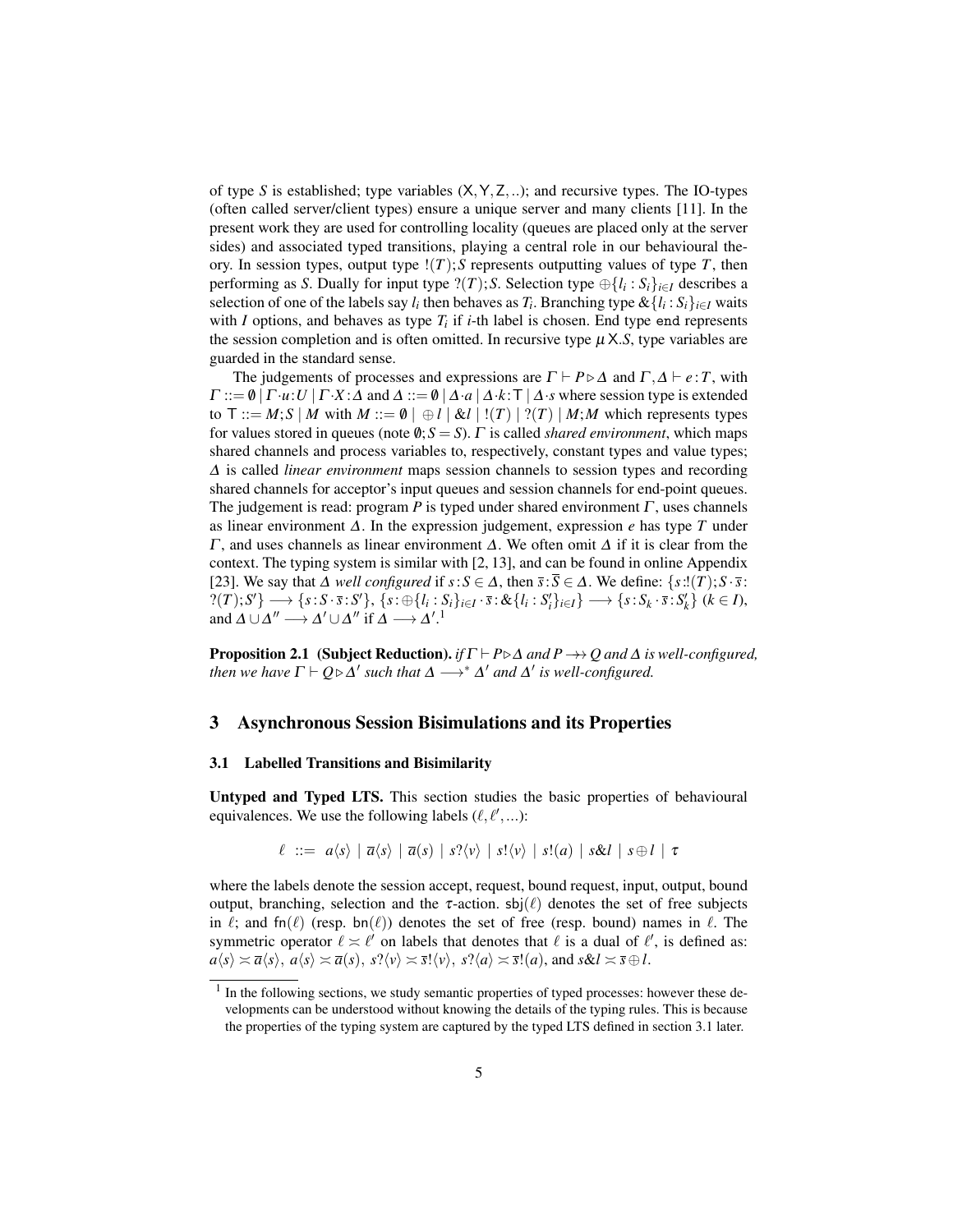$$
\langle \text{Acc} \rangle \quad a[\vec{s}] \xrightarrow{a\langle s \rangle} a[\vec{s} \cdot s] \quad \langle \text{Req} \rangle \quad \vec{a} \langle s \rangle \xrightarrow{\vec{a} \langle s \rangle} 0 \quad \langle \text{In} \rangle \quad s[\text{i}: \vec{h}] \xrightarrow{s?(\nu)} s[\text{i}: \vec{h} \cdot \nu]
$$
\n
$$
\langle \text{Out} \rangle \quad s[\text{o}: \nu \cdot \vec{h}] \xrightarrow{s!(\nu)} s[\text{o}: \vec{h}] \quad \langle \text{Bra} \rangle \quad s[\text{i}: \vec{h}] \xrightarrow{s \& l} s[\text{i}: \vec{h} \cdot l] \quad \langle \text{Sel} \rangle \quad s[\text{o}: \vec{l} \cdot \vec{h}] \xrightarrow{s \& l} s[\text{o}: \vec{h}]
$$
\n
$$
\langle \text{Local} \rangle \xrightarrow{P \longrightarrow Q} \langle \text{Par} \rangle \xrightarrow{P \longrightarrow P' \text{bn}(\ell) \cap \text{fn}(\mathcal{Q}) = 0} \langle \text{Tau} \rangle \xrightarrow{P \longrightarrow P' Q \xrightarrow{\ell} P' Q \xrightarrow{\ell} \langle \ell \rangle} \langle \ell \rangle \langle \ell \rangle}
$$
\n
$$
\langle \text{Res} \rangle \xrightarrow{P \longrightarrow P \land \text{f} \land \text{f} \land \text{f}} \langle \text{Op} \rangle \xrightarrow{P \xrightarrow{\vec{a} \langle s \rangle} P'} \langle \text{Op} \text{N} \rangle \xrightarrow{P \xrightarrow{\vec{a} \langle \langle s \rangle} P'} \langle \text{Alpha} \rangle \xrightarrow{P \equiv \alpha P' P' \longrightarrow Q} \langle \text{H}_1 \rangle \langle \ell \rangle}
$$
\n
$$
\langle \text{Res} \rangle \xrightarrow{(Vn)P \longrightarrow (Vn)P'} \langle \text{Op} \text{S} \rangle \xrightarrow{P \xrightarrow{\vec{a} \langle s \rangle} P'} \langle \text{Op} \text{N} \rangle \xrightarrow{P \xrightarrow{s! \langle a \rangle} P'} \langle \text{Alpha} \rangle \xrightarrow{P \equiv \alpha P' P' \longrightarrow Q} \langle \text{P} \text{Q} \rangle \langle \text{Q} \text{Q} \rangle \langle \ell \rangle \langle \ell \rangle}
$$

Rule (Local) is defined from the reductions by [Request1, Accept, Send, Recv, Bra, Sel, Areq, Ases, Amsg] as well as [Comm] when the communication object is a session (delegation).

In the untyped labelled transition system (LTS) defined above,  $\langle Acc \rangle / \langle Reg \rangle$  are for the session initialisation. The next four rules  $\langle \ln \rangle / \langle \text{Out} \rangle / \langle \text{Bei} \rangle$  say the action is observable when it moves from its local queue to its remote queue. When the process accesses its local queue, the action is *invisible* from the outside, as formalised by  $\langle$ Local $\rangle$ . In contrast,  $\langle \text{Com} \rangle$  expresses an interaction between two local configutations. This distinction is useful in our later proofs. Other compositional rules are standard. Based on the LTS,

we use the standard notations [19] such as  $P \stackrel{\ell}{\Longrightarrow} Q$ ,  $P \stackrel{\overrightarrow{\ell}}{\Longrightarrow} Q$  and  $P \stackrel{\ell}{\Longrightarrow} Q$ .

We define the typed LTS on the basis of the untyped one, using the type information to control the enabling of actions. This is realised by introducing the *environment transition*, defined below. A transition  $(\Gamma, \Delta) \stackrel{\ell}{\longrightarrow} (\Gamma', \Delta')$  means that an environment  $(\Gamma, \Delta)$ allows an action  $\ell$  to take place, and the resulting environment is  $(\Gamma', \Delta')$ , constraining process transitions through the linear and shared environments. This constraint is at the heart of our typed LTS, accurately capturing interactions in the presence of sessions and local buffers. We write  $\Gamma_1 \vdash P_1 \triangleright \Delta_1 \stackrel{\ell}{\longrightarrow} \Gamma_2 \vdash P_2 \triangleright \Delta_2$  if  $P_1 \stackrel{\ell}{\longrightarrow} P_2$  and  $(\Gamma_1, \Delta_1) \stackrel{\ell}{\longrightarrow} (\Gamma_2, \Delta_2)$ with  $\Gamma_i \vdash P_i \triangleright \Delta_i$ . Similarly for other transition relations.

$$
\Gamma(a) = \mathbf{i}\langle S \rangle, a \in \Delta, s \text{ fresh} \Rightarrow (\Gamma, \Delta) \xrightarrow{a\langle s \rangle} (\Gamma, \Delta \cdot s : \overline{S})
$$
  
\n
$$
\Gamma(a) = \mathbf{o}\langle S \rangle, a \notin \Delta \Rightarrow (\Gamma, \Delta) \xrightarrow{\overline{a}\langle s \rangle} (\Gamma, \Delta)
$$
  
\n
$$
\Gamma(a) = \mathbf{o}\langle S \rangle, a \notin \Delta, s \text{ fresh} \Rightarrow (\Gamma, \Delta) \xrightarrow{\overline{a}\langle s \rangle} (\Gamma, \Delta \cdot s : S)
$$
  
\n
$$
\Gamma \vdash v : U \text{ and } U \neq \mathbf{i}\langle S' \rangle \text{ and } \overline{s} \notin \text{dom}(\Delta) \Rightarrow (\Gamma, \Delta \cdot s : !(\mathbf{o}\langle S' \rangle); S) \xrightarrow{s!(\mathbf{o}\rangle} (\Gamma, \Delta \cdot s : S)
$$
  
\n
$$
\overline{s} \notin \text{dom}(\Delta) \Rightarrow (\Gamma, \Delta \cdot s : !(\mathbf{o}\langle S' \rangle); S) \xrightarrow{s!(\mathbf{o}\rangle} (\Gamma \cdot a : \mathbf{o}\langle S' \rangle, \Delta \cdot s : S)
$$
  
\n
$$
\overline{s} \notin \text{dom}(\Delta) \Rightarrow (\Gamma, \Delta \cdot s : \mathbf{o}\{l_i : S_i\}_{i \in I}) \xrightarrow{s!(\mathbf{l}\rangle} (\Gamma, \Delta \cdot s : S_k)
$$
  
\n
$$
\overline{s} \notin \text{dom}(\Delta) \Rightarrow (\Gamma, \Delta \cdot s : \mathbf{g} \{l_i : S_i\}_{i \in I}) \xrightarrow{s!(\mathbf{l}\rangle} \xrightarrow{s!(\mathbf{l}\rangle} (\Gamma, \Delta \cdot s : S_k)
$$
  
\n
$$
\overline{s} \notin \text{dom}(\Delta) \Rightarrow (\Gamma, \Delta \cdot s : \mathbf{g} \{l_i : S_i\}_{i \in I}) \xrightarrow{s!(\mathbf{l}\rangle} (\Gamma, \Delta \cdot s : S_k)
$$
  
\n
$$
\Delta \longrightarrow \Delta' \Rightarrow (\Gamma, \Delta) \xrightarrow{\tau} (\Gamma, \Delta')
$$

The first rule says that reception of a message via *a* is possible only when *a* is inputtyped (i-mode) and its queue is present ( $a \in \Delta$ ). The second is dual, saying that an output at *a* is possible only when *a* has o-mode and no queue exists. Similarly for a bound output action. The two session output rules ( $\ell = s! \langle v \rangle$  and  $s! (a)$ ) are the standard value output and a scope opening rule. The next is for value input. Label input and output are defined similarly. Note that we send and receive only a shared channel which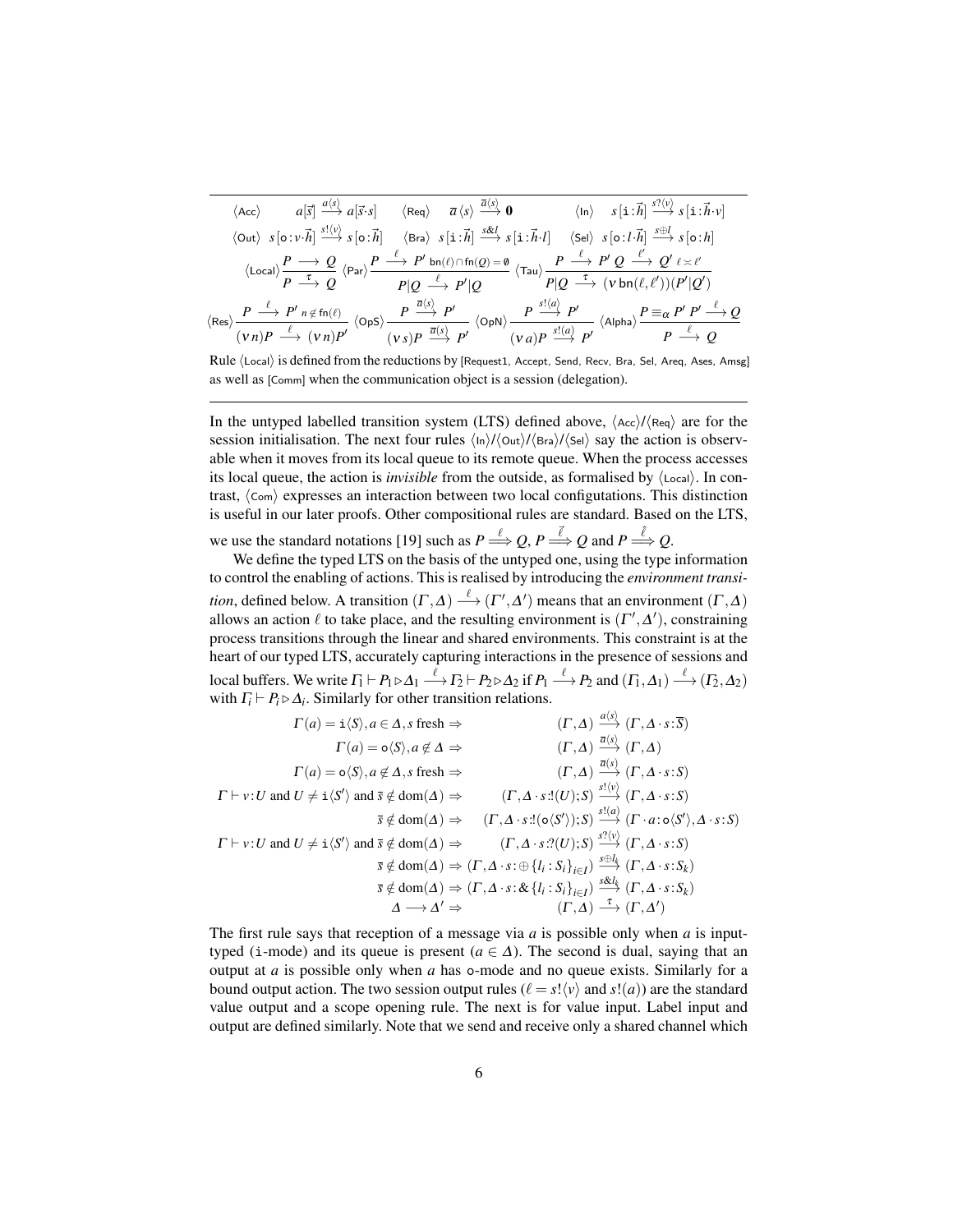has o-mode. This is because a new accept should not be created without its queue in the same location. The final rule  $(\ell = \tau)$  follows the reduction rules defined before Proposition 2.1. The LTS omits delegations since it is not necessary in the bisimulation we consider (due to the notion of localisation, see the next paragraph).

Write  $\bowtie$  for the symmetric and transitive closure of  $\longrightarrow$  over linear environments. We say a relation on typed processes is a *typed relation* if, whenever it relates two typed processes, we have  $\Gamma \vdash P_1 \triangleright \Delta_1$  and  $\Gamma \vdash P_2 \triangleright \Delta_2$  such that  $\Delta_1 \bowtie \Delta_2$ . We write  $\Gamma \vdash P_1 \triangleright \Delta_1 \mathcal{R} P_2 \triangleright \Delta_2$  if  $(\Gamma \vdash P_1 \triangleright \Delta_1, \Gamma \vdash P_2 \triangleright \Delta_2)$  are in a typed relation  $\mathcal{R}$ . Further we often leave the environments implicit, writing simply  $P_1\mathcal{R}P_2$ .

Localisation and Bisimulation. Our bisimulation is a typed relation over those processes which are *localised*, in the sense that they are equipped with all necessary local queues. We say an environment ∆ is *delegation-free* if it contains types which are generated by deleting *S* from value type *T* in the syntax of types defined in  $\S$  2.2 (i.e. either  $!(S); S'$  or  $?(S); S'$  does not appear in  $\Delta$ ). Similarly for  $\Gamma$ . Now let  $P$  be closed and  $\Gamma \vdash P \triangleright \Delta$  where  $\Gamma$  and  $\Delta$  are delegation-free (note that *P* can perform delegations at hidden channels by  $\langle$ Local $\rangle$ ). Then we say *P* is *localised* w.r.t.  $\Gamma$ ,  $\Delta$  if (1) For each  $s : S \in \text{dom}(\Delta)$ ,  $s \in \Delta$ ; and (2) if  $\Gamma(a) = \mathbf{i} \langle S \rangle$ , then  $a \in \Delta$ . We say *P is localised* if it is so for a suitable pair of environments. For example,  $s$ ? $(x); s! \langle x + 1 \rangle$ ; 0 is not localised, but  $s$ ?(*x*);  $s! \langle x+1 \rangle$ ;  $\mathbf{0} | s [i:\bar{h}_1, \circ : \bar{h}_2]$  is. Similarly,  $a(x)$ . P is not localised, but  $a(x)$ . P  $| a[\bar{s}]$ is. By composing buffers at appropriate channels, any typable closed process can become localised. If *P* is localised w.r.t.  $(\Gamma, \Delta)$  then  $\Gamma \vdash P \triangleright \Delta \stackrel{l}{\longrightarrow} \Gamma' \vdash P' \triangleright \Delta'$  implies  $P'$ is localised w.r.t.  $(\Gamma', \Delta')$  (in the case of  $\tau$ -transition, note queues always stay). We can now introduce the reduction congruence and the asynchronous bisimilarity.

**Definition 3.1** (Reduction Congruence). We write  $P \downarrow a$  if  $P \equiv (v \vec{n}) (\vec{a} \langle s \rangle \mid R)$  with  $a \notin \vec{n}$ . Similarly we write  $P \downarrow s$  if  $P \equiv (v \vec{n}) (s \cdot [o : h \cdot \vec{h}] \mid R)$  with  $s \notin \vec{n}$ .  $P \Downarrow n$  means  $\exists P'.P \rightarrow P' \downarrow n$ . A typed relation  $\mathcal R$  is *reduction congruence* if it is a congruence and satisfies the following conditions for each  $P_1\mathcal{R}P_2$  whenever they are localised w.r.t. their given environments.

- 1.  $P_1 \Downarrow n$  iff  $P_2 \Downarrow n$ .
- 2. Whenever  $\Gamma \vdash P_1 \triangleright \Delta_1 \mathcal{R} P_2 \triangleright \Delta_2$  holds,  $P_1 \rightarrow P_1'$  implies  $P_2 \rightarrow P_2'$  such that  $\Gamma \vdash$  $P'_1 \triangleright \Delta'_1 \mathcal{R} P'_2 \triangleright \Delta'_2$  holds with  $\Delta'_1 \Join \Delta'_2$  and the symmetric case.

The maximum reduction congruence which is not a universal relation exists [10] which we call *reduction congruency*, denoted by ≅.

**Definition 3.2** (Asynchronous Session Bisimulation). A typed relation  $\mathcal{R}$  over localised processes is a *weak asynchronous session bisimulation* or often a *bisimulation* for brevity, if, whenever  $\Gamma \vdash P_1 \triangleright \Delta_1 \mathcal{R} P_2 \triangleright \Delta_2$ , the following two conditions holds: (1)  $\Gamma \vdash P_1 \triangleright \Delta_1 \stackrel{\ell}{\longrightarrow} \Gamma' \vdash P_1' \triangleright \Delta_1'$  implies  $\Gamma \vdash P_2 \triangleright \Delta_2 \stackrel{\hat{\ell}}{\Longrightarrow} \Gamma' \vdash P_2' \triangleright \Delta_2'$  such that  $\Gamma' \vdash$  $P'_1 \triangleright \Delta'_1 \mathcal{R} P'_2 \triangleright \Delta'_2$  with  $\Delta'_1 \triangleright \Delta'_2$  holds and (2) the symmetric case of (1). The maximum bisimulation exists which we call *bisimilarity*, denoted by  $\approx$ . We sometimes leave environments implicit, writing e.g.  $P \approx Q$ .

We extend  $\approx$  to possibly non-localised closed terms by relating them when their minimal localisations are related by  $\approx$  (given  $\Gamma \vdash P \triangleright \Delta$ , its *minimal localisation* adds empty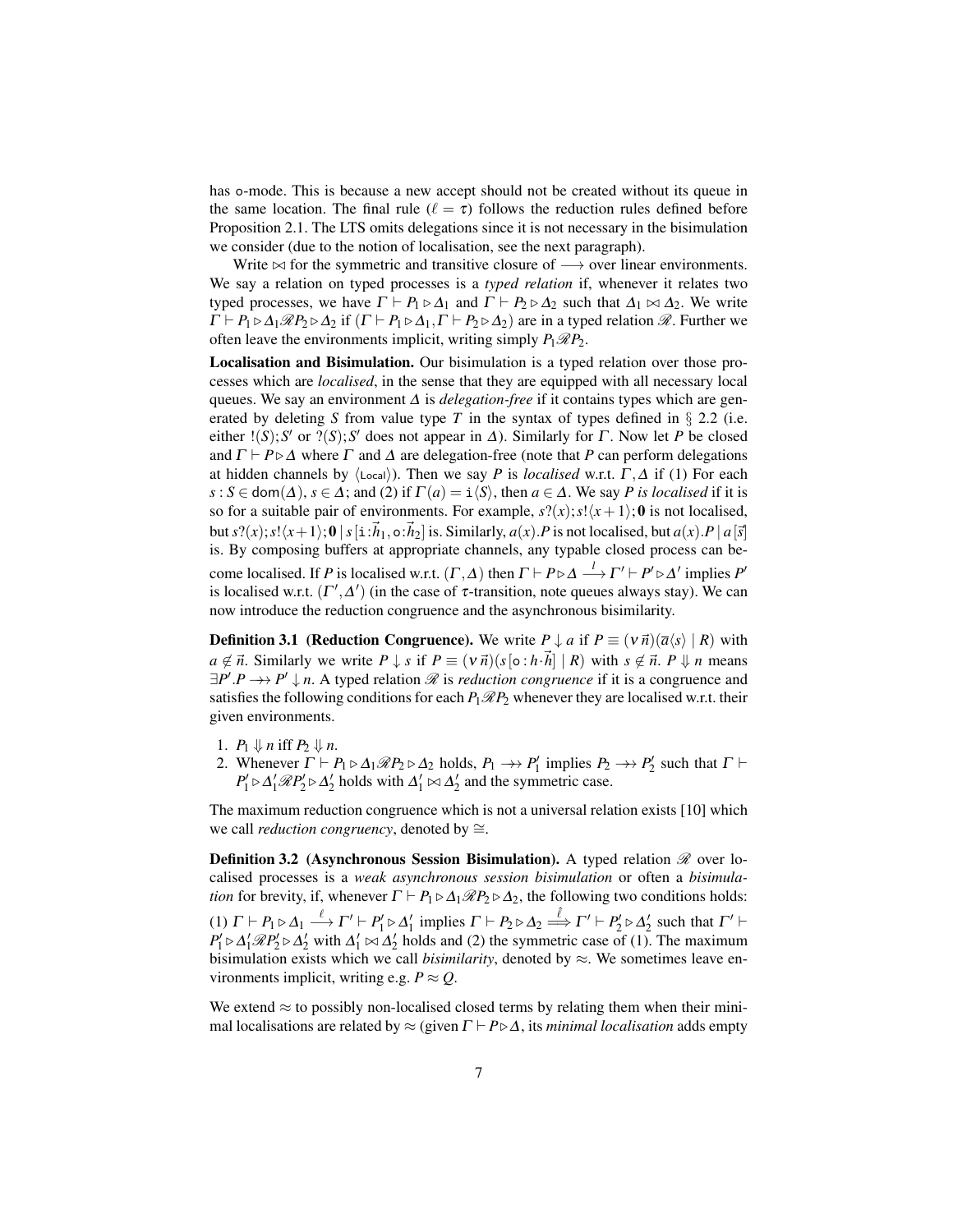queues to *P* for the input shared channels in  $\Gamma$  and session channels in  $\Delta$  that are missing their queues). Further  $\approx$  is extended to open terms in the standard way [10].

#### 3.2 Properties of Asynchronous Session Bisimilarity

Characterisation of Reduction Congruence. This subsection studies central properties of asynchronous session semantics. We first show that the bisimilarity coincides with the naturally defined reduction-closed congruence [10], given below.

#### Theorem 3.3 (Soundness and Completeness).  $\approx = \approx$ .

The soundness ( $\approx \subset \cong$ ) is by showing  $\approx$  is congruent. The most difficult case is a closure under parallel composition, which requires to check the side condition  $\Delta'_1 \bowtie \Delta'_2$ for each case. The completeness ( $\cong \subset \approx$ ) follows [7, § 2.6] where we prove that every external action is definable by a testing process, see [23].

**Asynchrony and Session Determinacy.** Let us call  $\ell$  an *output action* if  $\ell$  is one of  $\overline{a}(s), \overline{a}(s), s!(v), s!(a), s \oplus l$ ; and an *input action* if  $\ell$  is one of  $a\langle s \rangle, s? \langle v \rangle, s \& l$ . In the following, the first property says that we can delay an output arbitrarily, while the second says that we can always immediately perform a (well-typed) input.

# Lemma 3.4 (Input and Output Asynchrony). *Suppose*  $\Gamma \vdash P \triangleright \Delta \stackrel{\ell}{\Longrightarrow} P' \triangleright \Delta'.$

- $-$  (output delay) *If*  $\ell$  *is an output action, then*  $\Gamma \vdash P \triangleright \Delta \Longrightarrow^{\ell} P' \triangleright \Delta'.$
- $-$  (input advance) *If*  $\ell$  *is an input action, then*  $\Gamma \vdash P \triangleright \Delta \stackrel{\ell}{\longrightarrow} \Longrightarrow P' \triangleright \Delta'.$

The asynchronous interaction on the session buffers enables inputs to happen before multi-internal steps and outputs to happen after multi-internal steps.

Following [22], we define determinacy and confluence. Below and henceforth we often omit the environments in typed transitions.

**Definition 3.5** (Determinacy). We say  $\Gamma' \vdash Q \triangleright \Delta'$  is *derivative* of  $\Gamma \vdash P \triangleright \Delta$  if there exists  $\vec{\ell}$  such that  $\Gamma \vdash P \triangleright \Delta \stackrel{\vec{\ell}}{\Longrightarrow} \Gamma' \vdash Q \triangleright \Delta'.$  We say  $\Gamma \vdash P \triangleright \Delta$  is *determinate* if for each derivative *Q* of *P* and action  $\ell$ , if  $Q \stackrel{\ell}{\longrightarrow} Q'$  and  $Q \stackrel{\hat{\ell}}{\Longrightarrow} Q''$  then  $Q' \approx Q''$ .

We then extend the above notions to session communications.

**Definition 3.6 (Session Determinacy).** Let us write  $P \stackrel{\ell}{\longrightarrow}_s Q$  if  $P \stackrel{\ell}{\longrightarrow} Q$  where if  $\ell = \tau$  then it is generated without using [Request1], [Request2], [Accept], [Areq] nor [Amsg] from reduction rules (i.e. a communication is performed without arrival predicates or accept actions). We extend the definition to  $\stackrel{\vec{\ell}}{\Longrightarrow}_s$  and  $\stackrel{\hat{\ell}}{\Longrightarrow}_s$  etc. We say P is *session determinate* if *P* is typable, is localised and if  $\Gamma \vdash P \triangleright \Delta \stackrel{\overline{\ell}}{\Longrightarrow} Q \triangleright \Delta'$  then  $\Gamma \vdash P \triangleright \Delta \stackrel{\overline{\ell}}{\Longrightarrow} g \triangleright \Delta'$ . We call such *Q* a *session derivative* of *P*.

We define  $\ell_1 \lfloor \ell_2$  ("residual of  $\ell_1$  after  $\ell_2$ ") as (1)  $\overline{a}\langle s \rangle$  if  $\ell_1 = \overline{a}(s')$  and  $s' \in \text{bn}(\ell_2)$ ; (2)  $s! \langle s' \rangle$  if  $\ell_1 = s! (s')$  and  $s' \in \mathsf{bn}(\ell_2)$ ; (3)  $s! \langle a \rangle$  if  $\ell_1 = s! (a)$  and  $a \in \mathsf{bn}(\ell_2)$ ; and otherwise  $\ell_1$ . We write  $l_1 \Join l_2$  when  $l_1 \neq l_2$  and if  $l_1, l_2$  are input actions,  $sbj(l_1) \neq sbj(l_2)$ .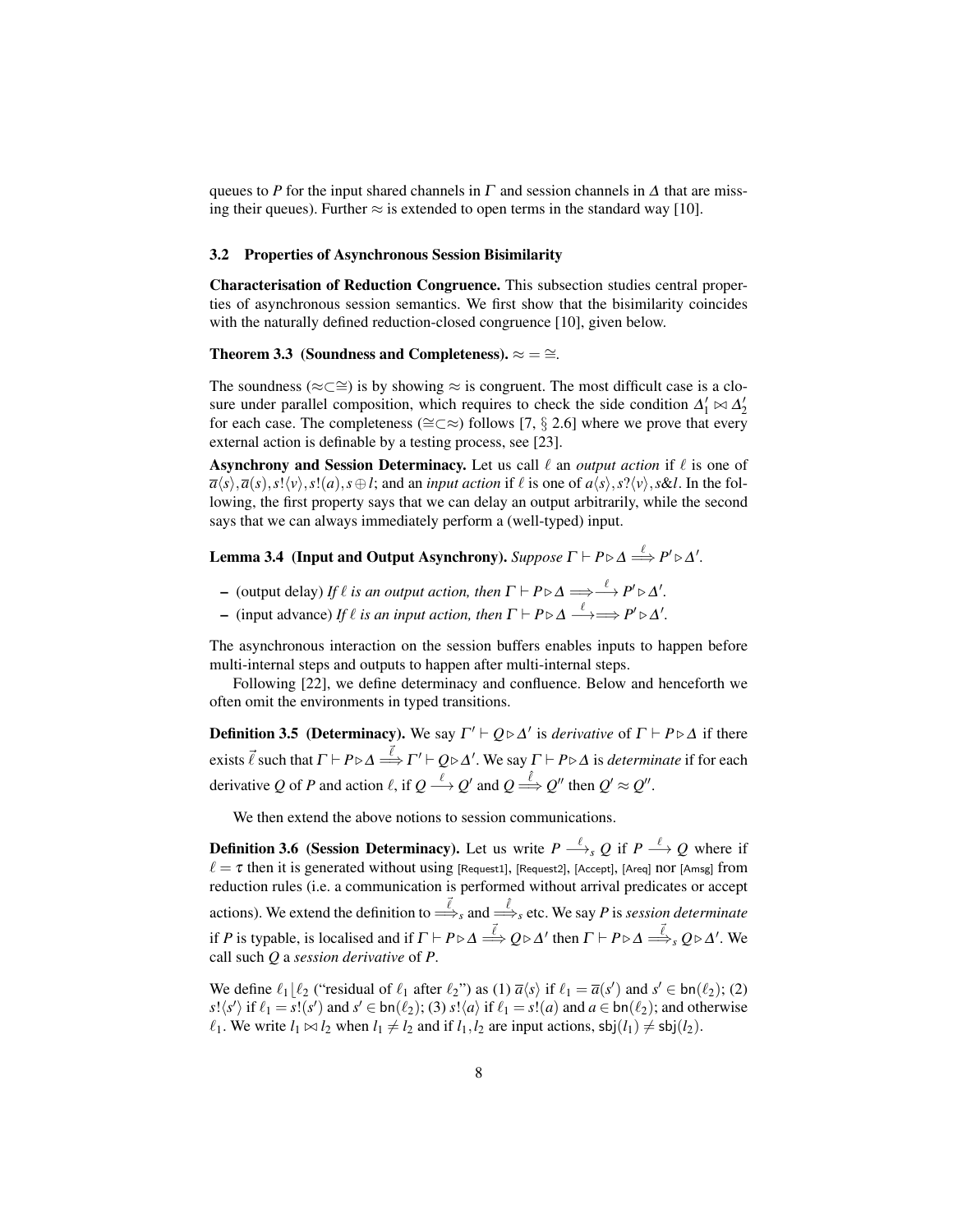**Definition 3.7** (Confluence).  $\Gamma \vdash P \triangleright \Delta$  is *confluent* if for each derivative *Q* of *P* and  $\ell_1, \ell_2$  such that  $\ell_1 \bowtie \ell_2$ , (i) if  $Q \stackrel{\ell}{\longrightarrow} Q_1$  and  $Q \stackrel{\ell}{\Longrightarrow} Q_2$ , then  $Q_1 \Longrightarrow Q_1'$  and  $Q_2 \Longrightarrow Q_2' \approx$  $Q'_1$ ; and (ii) if  $Q \xrightarrow{\ell_1} Q_1$  and  $Q \xrightarrow{\ell_2} Q_2$ , then  $Q_1 \xrightarrow{\ell_2 \mid \ell_1} Q'_1$  and  $Q_2 \xrightarrow{\ell_1 \mid \ell_2} Q'_2 \approx Q'_1$ .

**Lemma 3.8.** *Let P be session determinate and*  $\Gamma \vdash P \Longrightarrow Q \triangleright \Delta$ *. Then*  $P \approx Q$ *.* 

Theorem 3.9 (Session Determinacy). *Let P be session determinate. Then P is determinate and confluent.*

The following relation is used to prove the event-based optimisation. The proof of the following lemma is by showing  $\Longrightarrow \mathcal{R} \Longleftarrow$  with  $\Longrightarrow$  determinate is a bisimulation.

**Definition 3.10** (Determinate Upto-expansion Relation). Let  $\mathcal{R}$  be a symmetric, typed relation such that if  $\Gamma \vdash P \triangleright \Delta \mathcal{R} Q \triangleright \Delta$  and (1) *P*, *Q* are determinate; (2) If  $\Gamma \vdash P \triangleright \Delta \stackrel{l}{\longrightarrow}$  $\Gamma' \vdash P'' \triangleright \Delta''$  then  $\Gamma \vdash Q \triangleright \Delta \stackrel{l}{\Longrightarrow} \Gamma' \vdash Q' \triangleright \Delta'$  and  $\Gamma' \vdash P'' \triangleright \Delta'' \Longrightarrow \Gamma' \vdash P' \triangleright \Delta'$  with  $\Gamma' \vdash P' \triangleright \Delta' \mathcal{R} Q' \triangleright \Delta'$ ; and (3) the symmetric case. Then we call  $\mathcal{R}$  a *determinate uptoexpansion relation*, or often simply *upto-expansion relation*.

**Lemma 3.11.** *Let*  $\mathcal{R}$  *be an upto-expansion relation. Then*  $\mathcal{R} \subset \approx$ *.* 

## 4 Lauer-Needham Transform

In an early work [15], Lauer and Needham observed that a concurrent program may be written equivalently either in a thread-based programming style (with shared memory primitives) or in an event-based style (with a single-threaded event loop processing messages sequentially with non-blocking handlers). Following this framework and using high-level asynchronous event primitives such as *selectors* [18] for the event-based style, many studies compare these two programming styles, often focusing on performance of server architectures (see [13,  $\S$  6] for recent studies on event programming). These implementations implicitly or explicitly assume a *transformation* from a program written in the thread-based style, especially those which generate a new thread for each service request (as in thread-based web servers), to its *equivalent* event-based program, which treats concurrent services using a single threaded event-loop (as in event-based web servers). However the precise semantic effects of such a transformation nor the exact meaning of the associated "equivalence" has not been clarified.

We study the semantic effects of such a transformation using the asynchronous session bisimulation. We first specify both event and thread based programming models and introduce a formal mapping from a thread-based process to their event-based one, following [15]. As a threaded system we assume a server process whose code creates fresh threads at each service invocation. The key idea is to decompose this whole code into distinct smaller code segments, each handling the part of the original code starting from a blocking action. Such a blocking action is represented as reception of a message (input or branching). Then a single global event-loop can treat each message arrival by processing the corresponding code segment combined with an environment, returning to inspect the content of event/message buffers. We first stipulate a class of processes which we consider for our translation. Below ∗*a*(*x*);*P* denotes an *input replication* abbreviating  $\mu X.a(x).$  (*P*|*X*).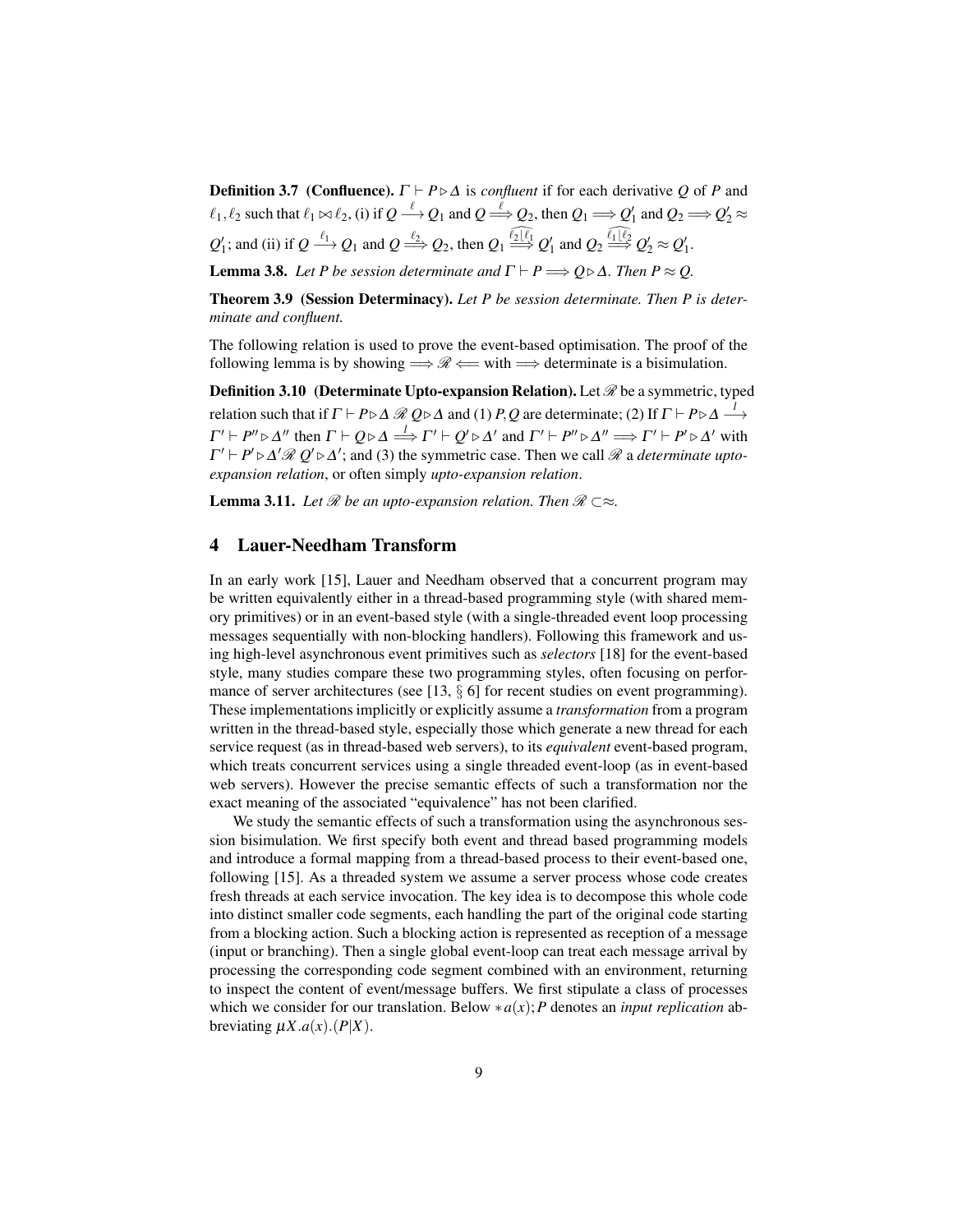**Definition 4.1** (Server). A *simple server at a* is a closed process  $*a(x)$ . P with a typing of form  $a : i\langle S \rangle, b_1 : o\langle S_1 \rangle, ..., b_n : o\langle S_n \rangle$  where *P* is sequential (i.e. contains no parallel composition  $|$  ) and is determinate and under any localisation. A simple server is often considered with its localisation with an empty queue  $a[\varepsilon]$ .

A server spawns an unbounded number of threads as it receives session requests repeatedly. Each thread may initiate other sessions with outside, and its interactions may involve delegations and name passing. Definition 4.1 assumes two conditions: (1) determinacy and (2) sequential processing of each event. A practical example of (1) is a web server which only serves static web pages. As will be discussed later, determinacy plays an essential role in our proofs while sequentiality is for simplicity of the mapping. Given a server  $*a(w: S); P | a[\varepsilon]$ , its translation, which we call *Lauer-Needham transform* or *LN-transform* for short, is written  $\mathcal{LN}$  [[\**a*(*w* : *S*); *P* | *a*[ $\varepsilon$ ]](the full mapping is non-trivial and given in [23]). The key elements of  $\mathcal{LN}$  [[\**a*(*w* : *S*); *P*]] follow:

- 1. A *selector* handles events on message arrival. Its function includes a *selector queue*  $q\langle \varepsilon \rangle$  that stores sessions whose arrival is continuously inspected. Its initial element is  $\langle a, c_0 \rangle$ . This data says: "if a message comes at *a*, jump to the code block (CPS procedure) whose subject is  $c_0$ ".
- 2. A collection of *code blocks* CodeBlocks $\langle a, o, q, \vec{c} \rangle$ , CPS procedures handling incoming messages. A code block originates from a threaded server *blocking subterm*, i.e. a subterm starting from an input or a branching.
- 3. Loop $\langle o, q \rangle$  implements the *event-loop*. It passes execution from the selector to a code block in CPS style, after a successful arrive inspection from the selector.

We use the standard "select" primitive represented as a process, called *selector* [13]. It stores *a collection of session channels*, with each channel associated with an environment, binding variables to values. It then picks up one of them at which a message arrives, receives that message via that channel and has it be processed by the corresponding code block. Finally it stores the session and the associated environment back in the collection, and moves to the next iteration. Since a selector should handle channels of different types, it uses the  $\tt typecase$  construct from [13].  $\tt typecase$   $k$  of  $\{(x_i\!:\!T_i)P_i\}_{i\in I}$ takes a session endpoint *k* and a list of cases  $(x_i : T_i)$ , each binding the free variable  $x_i$  of type pattern  $T_i$  in  $P_i$ . Its reduction is defined as:

$$
\texttt{typecase}\ s\ \texttt{of}\ \{(x_i\!:\!T_i) \, P_i\}_{i\in I} \mid s\,[S,\mathtt{i}\!:\!\vec{h}, \mathtt{o}\!:\!\vec{h'}] \longrightarrow P_j\{s/_{X_j}\} \mid s\,[S,\mathtt{i}\!:\!\vec{h}, \mathtt{o}\!:\!\vec{h'}]
$$

where  $j \in I$  such that  $(\forall i \le j$ .  $T_i \nleq S \land T_j \leq S)$  where  $\leq$  denotes a subtyping relation. The typecase construct finds a match of the session type of the tested channel among the session types in its list, and proceeds with the corresponding process. For the matching to take place, session endpoint configuration syntax is extended with the runtime session typing [13]. The selectors are defined by the following reduction relations:

 $\mathsf{new}\ \mathsf{selector}\ r\ \mathsf{in}\ P \longrightarrow (\mathsf{v}\ r)(P\ |\ \mathsf{sel}\langle r,\varepsilon\rangle)\quad\ \mathsf{register}\langle s',r\rangle;P\ |\ \mathsf{sel}\langle r,\vec{s}\rangle\longrightarrow P\ |\ \mathsf{sel}\langle r,\vec{s}\cdot s'\rangle$  $\det x = \texttt{select}(r) \texttt{ in typecase } x \texttt{ of } \{(x_i\text{: }T_i): P_i\}_{i\in I} \,|\, \texttt{sel}\langle r, s'\cdot\vec{s}\rangle \,|\, s'[S, \texttt{i}:\vec{h}]$  $\longrightarrow P_i\{s'/x_i\} \mid \mathsf{sel}\langle r, \vec{s}\rangle \mid s'[S, \texttt{i}:\vec{h}] \quad (\vec{h} \neq \varepsilon)$  $\texttt{let} \ x = \texttt{select}(r) \ \texttt{in} \ \texttt{typecase} \ x \ \texttt{of} \ \{ (x_i\text{:}T_i) \text{:} P_i \}_{i \in I} \ |\ \texttt{sel}\langle r, s' \cdot \vec{s} \rangle \ | \ s'[\texttt{i} : \texttt{\textcolor{red}{\epsilon}}]$  $\longrightarrow$  let  $x =$  select $(r)$  in typecase  $x$  of  $\{(x_i : T_i) : P_i\}_{i \in I}$   $|$  sel $\langle r, \vec{s} \cdot s' \rangle |$   $s'$   $[$  i:  $\varepsilon]$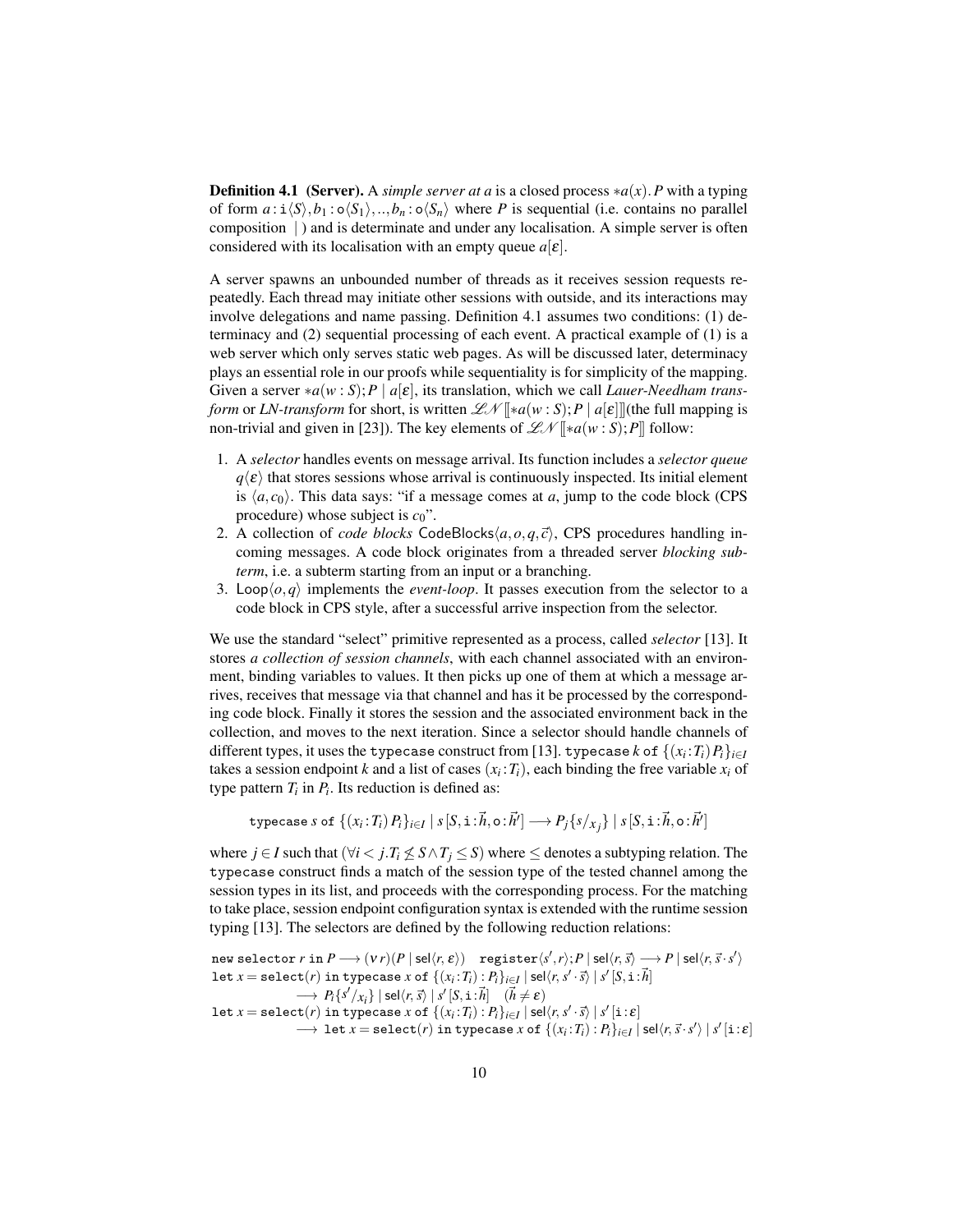where in the third line *S* and *T<sup>i</sup>* satisfy the condition for typecase in the reduction rule. The last two rules integrate reductions for typecase to highlight their combined usage (which is in effect the only way the selection is meaningfully performed). Operator new selector *r* in *P* (binding *r* in *P*) creates a new selector sel $\langle r, \varepsilon \rangle$ , named *r* and with the empty queue  $\varepsilon$ . Operator register $\langle s', r \rangle$ ; *P* registers a session channel *s* to *r*, adding  $s'$  to the original queue  $\vec{s}$ . The next let retrieves a registered session and checks the availability to test if an event has been triggered. If so, find the match of the type of s' among  ${T_i}$  and select  $P_i$ ; if not, the next session is tested. As proved in [13], these primitives are encodable in the original calculus augmented with typecase. The bisimulations and their properties (such as congruency of  $\approx$ ) remain unchanged.

Example 4.1 (Lauer-Needham Transform). As an example of a server, consider:

$$
P = *a(x); x?(y).x! \langle y+1 \rangle; x?(z).x! \langle y+z \rangle; \mathbf{0} | a[\varepsilon]
$$

This process has the session type  $?$ (nat);  $!(nat)$ ;  $!(nat)$  at *a*, and can be read: *a process should first expect to receive (*?*) a message of type* nat *and send (*!*) it, then to receive (*? *again) a* nat*, and finish by sending (*!*) a result.* We extract the blocking subterms from this process as follows.

| <b>Blocking Process</b>                                                              | Type at Blocking Prefix                                                      |
|--------------------------------------------------------------------------------------|------------------------------------------------------------------------------|
| $a(x)$ .x?(y).x! $\langle y+1\rangle$ x?(z).x! $\langle y+z\rangle$ ;0               | $i\langle ?(\text{nat}); !(\text{nat}); ?(\text{nat}); !(\text{nat})\rangle$ |
| $x?(\mathbf{y}).x!(\mathbf{y}+\mathbf{1})x?(z).x!(\mathbf{y}+\mathbf{z});\mathbf{0}$ | ?(nat); !(nat); ?(nat); !(nat)                                               |
| $x?(z).x!(y+z);0$                                                                    | ?(nat); !(nat)                                                               |

These blocking processes are translated into *code blocks* (CodeBlocks) given as:

 $* c_0(y); a(x)$ .update $(y, x, x);$  register  $\langle sel, x, y, c_1 \rangle; \overline{o}$  $*c_1(x, y); x?(z);$ update $(y, z, z);$   $x! \langle [[z]]_y + 1 \rangle;$ register  $\langle sel, x, y, c_2 \rangle; \overline{o}$  $* c_2(x,y); x? (z');$ update $(y,z',z');$ x $!\langle [\![z]\!]_y+[\![z']\!]_y \rangle ; \overline{o}$ 

which processes each message, using environments to record threads' states. The operation update( $y, x, x$ ); updates an environment, while register stores the blocking session channel, the associated continuation  $c_i$  and the current environment  $y$  in the selector queue *sel*.

Finally, using these code blocks, the main event-loop denoted Loop, is given as:

Loop =  $*$ *o*.let  $(x, y, z)$  = select from *sel* in typecase *x* of {  $i\langle ?(\text{nat}); !(\text{nat}); ?(\text{nat}); !(\text{nat})\rangle : \text{new } y : \text{env } \text{in } \overline{z}(y)$  $?$ (nat); !(nat); ?(nat); !(nat) :  $\bar{z}(x, y)$ ?(nat); !(nat) :  $\bar{z}(x, y)$ }

Above select from *sel* in selects a message from the selector queue *sel*, and treats it in *P*. The new construct creates a new environment *y*. The typecase construct then branches into different processes depending on the session of the received message, and dispatch the task to each code block.

The determinate property allows us to conclude that:

**Lemma 4.2.**  $*a(w: S); R | a[\varepsilon]$  *is confluent.*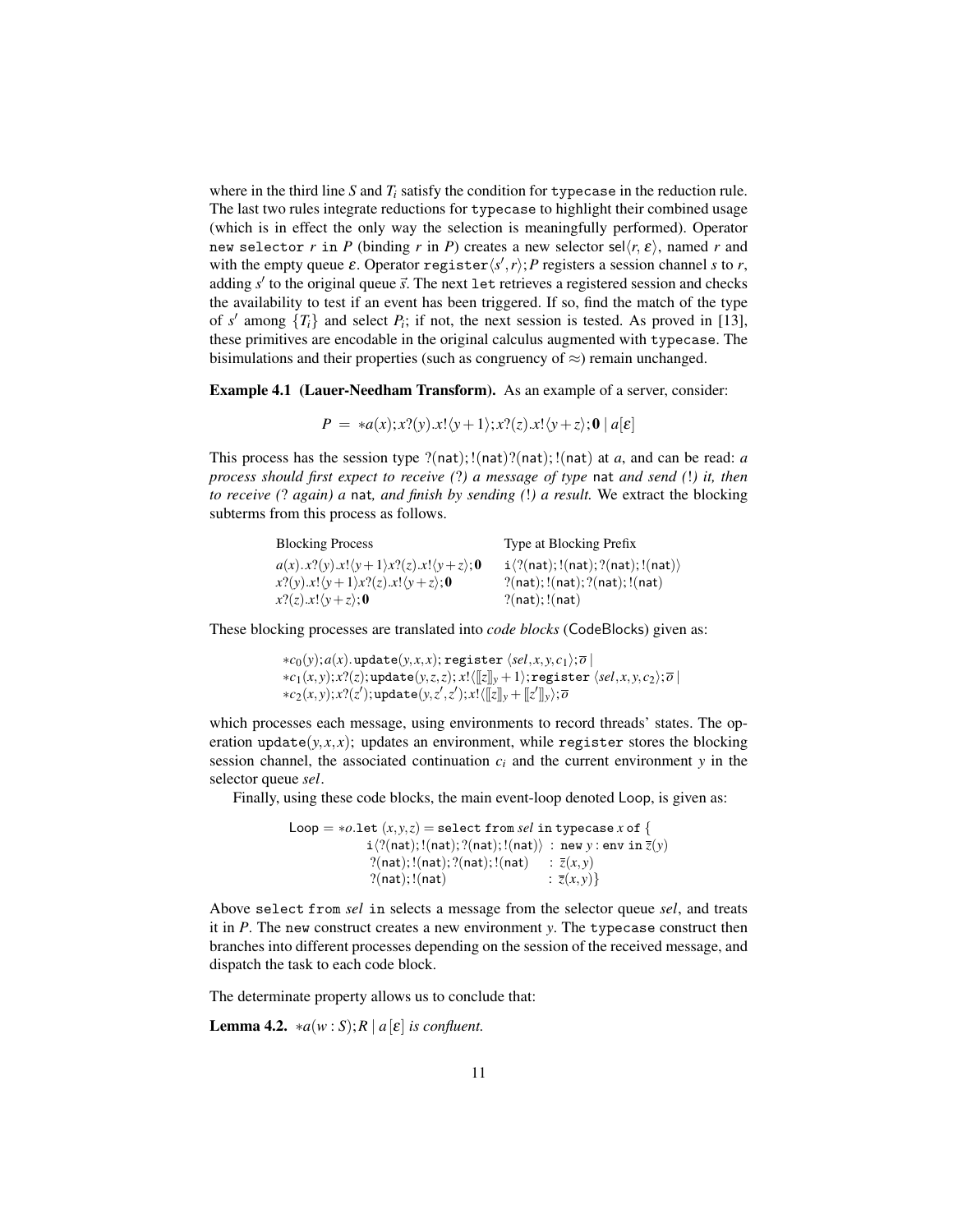We can now establish the correctness of the transform. The proofs of the following results are found in [23], which use a determinate upto-expansion relation (Definition 3.10) through Lemmas 3.11. First we give a basic equation for the standard event loop, handling events by non-blocking handlers. We use recursive equations of agents for legibility, which can be easily encoded into recursions.

 $P_1 = \text{if arrived } s_1 \text{ then } (s_1?(x).R_1); P_2 \text{ else if arrived } s_2 \text{ then } (s_2?(x).R_2); P_1 \text{ else } P_1$ 

 $P_2$  = if arrived  $s_2$  then  $(s_2?(x).R_2); P_1$  elseif arrived  $s_1$  then  $(s_1?(x).R_1); P_2$  else  $P_2$ 

where we assume well-typedness and each of  $R_{1,2}$ , under any closing substitution and localisation, is determinate and reaches  $\bf{0}$  after a series of outputs and  $\tau$ -actions. The sequencing  $(s_1?((x).R_1); P_2$  denotes the process obtained by replacing each 0 in  $R_1$  with *P*<sub>2</sub>. We can then show  $P_1 \approx P_2$  by using the up-to-expansion relation. The following lemma proves its generalisation, elucidating the selectors behaviour in the stateless environment. It says that we can permute the session channels in a selector queue while keeping the same behaviour because of the determinacy of the server's code.

 ${\bf L}$ emma 4.3.  $\,$   $Let$   $P \stackrel{def}{=} \mu X.$   ${\bf let}$   $x = {\tt select}(r)$   ${\tt in }$   ${\tt typecase}$   $x$  of  $\{(x_i\!:\!T_i): R_i\!:\!X\}_{i\in I}$ *where each R<sup>i</sup> is determinate and reaches* 0 *after a sequence of non-blocking actions (outputs and* τ*-actions as well as a single input/branching action at xi). The sequencing*  $R_i$ ; *X* is defined as above. Then, assuming typability, we have P  $|$  sel $\langle r, \vec{s}_1 \cdot s_1' \cdot s_2' \cdot \vec{s}_2 \rangle \approx$  $P | \text{sel}\langle r, \vec{s}_1 \cdot s'_2 \cdot s'_1 \cdot \vec{s}_2 \rangle.$ 

Thus the selector's behaviour can be matched with the original threaded behaviour step by step in the sense that there is no difference between which event (resp. thread) is selected to be executed first. We conclude:

Theorem 4.4 (Semantic Preservation). *Let* ∗*a*(*w* : *S*);*R* | *a*[ε] *be a simple server. Then*  $* a(w: S); P | a[ε] ≈ \mathcal{LN}[[a(w: S); P | a[ε]]].$ 

## 5 Discussions

Comparisons with Asynchronous/Synchronous Calculi. We give comprehensive comparisons with other calculi, clarifying the relationship between (1) the sessiontyped asynchronous  $\pi$ -calculus [8] without queues ( $\approx_a$ , the asynchronous version of the labelled transition relation for the asynchronous  $\pi$ -calculus), (2) the session-typed synchronous  $\pi$ -calculus [9, 24] without queues ( $\approx$ <sub>s</sub>), (3) the asynchronous session  $\pi$ calculus with two end-point queues without IO queues [5, 6, 21] ( $\approx$ ), and (4) the asynchronous session  $\pi$ -calculus with two end-point IO-queues ( $\approx$ ), i.e. the one developed in this paper. The semantics of (2) is called *non-local* since the output process directly puts the value into the input queue. The transition relation for non-local semantics (2) is defined by replacing the output and selection rules in the LTS relation to:

$$
\langle \text{\rm Out}_n \rangle \;\; s! \langle \nu \rangle ; P \stackrel{s! \langle \nu \rangle}{\longrightarrow} P \qquad \quad \langle \text{\rm Sel}_n \rangle \;\; s \oplus l ; P \stackrel{s \oplus l}{\longrightarrow} P
$$

See [23] for the full definitions and proofs. The following figure summarises distinguishing examples. Non-Blocking Input/Output means inputs/outputs on different channels, while the Input/Output Order-Preserving means that the messages will be received/delivered preserving the order. The final table explains whether Lemma 3.4 (1)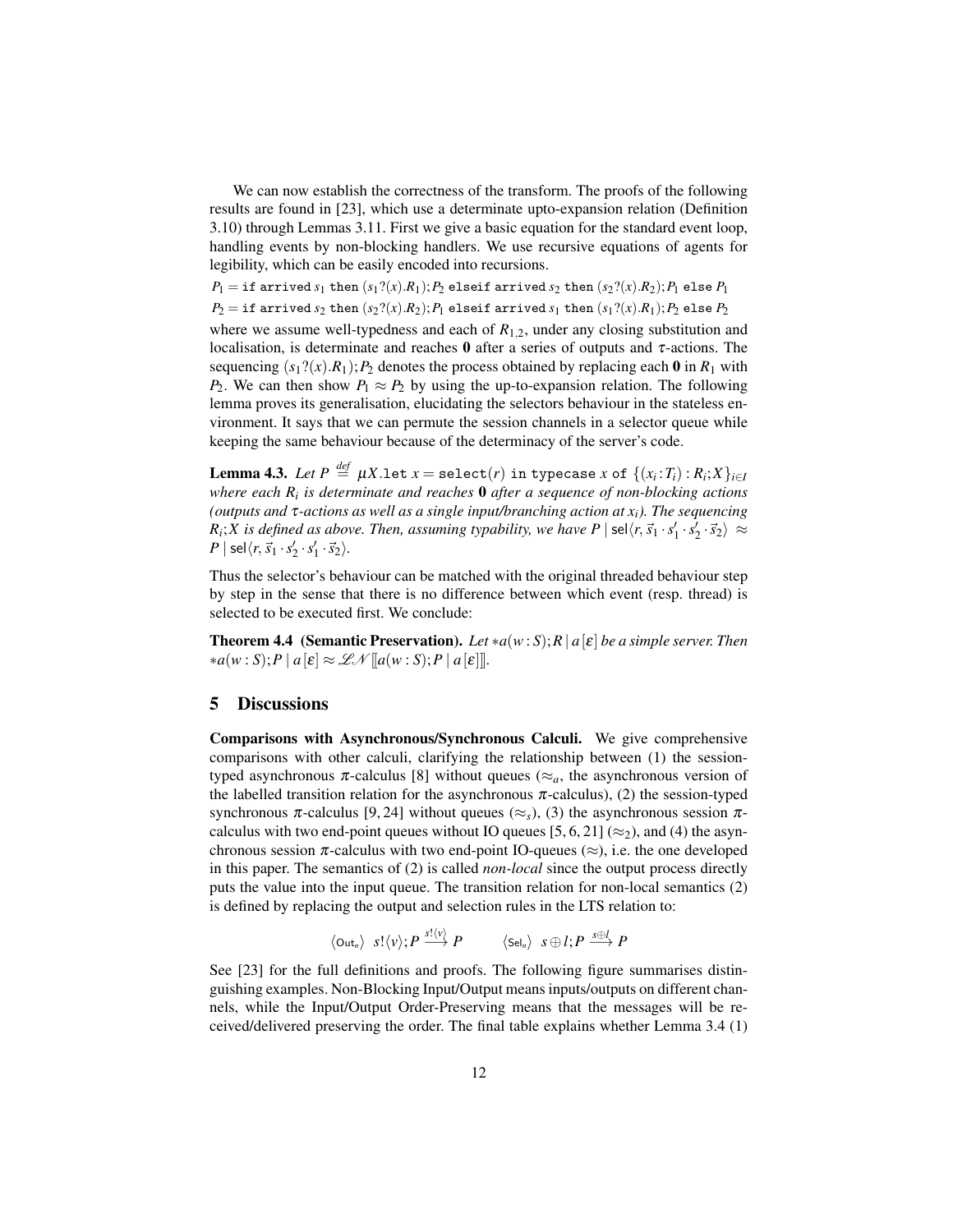(input advance) or (2) (output delay) is satisfied or not. If not, we place a counterexample (in (4),  $\Pi_{1,2}[s_i, i:\epsilon, o:\epsilon]$  means  $[s_1, i:\epsilon, o:\epsilon] | [s_2, i:\epsilon, o:\epsilon]$ ).

|     |                   | Non-Blocking Input                                                                                              | Non-Blocking Output                                                                                                                                                |  |
|-----|-------------------|-----------------------------------------------------------------------------------------------------------------|--------------------------------------------------------------------------------------------------------------------------------------------------------------------|--|
|     | (1)               | $s_1?(x); s_2?(y); P \approx_a s_2?(y); s_1?(x); P$                                                             | $\overline{s_1}\langle v\rangle$ $\overline{s_2}\langle w\rangle$   $P \approx_a \overline{s_1}\langle w\rangle$   $\overline{s_2}\langle v\rangle$   $P$          |  |
|     | $\left( 2\right)$ | $s_1?(x); s_2?(y); P \not\approx_s s_2?(y); s_1?(x); P$                                                         | $s_1!\langle v\rangle; s_2!\langle w\rangle; P \not\approx_s s_2!\langle w\rangle; s_1!\langle v\rangle; P$                                                        |  |
|     | (3)               | $s_1$ ? $(x)$ ; $s_2$ ? $(y)$ ; $P   s_1 [\varepsilon     s_2 [\varepsilon   \approx_2$                         | $s_1! \langle v \rangle; s_2! \langle w \rangle; P \mid s_1 \mid \varepsilon \mid s_2 \mid \varepsilon \rangle \nless 2$                                           |  |
|     |                   | $s_2?(\mathbf{y}); s_1?(\mathbf{x}); P   s_1[\varepsilon]   s_2[\varepsilon]$                                   | $s_2!\langle w\rangle; s_1!\langle v\rangle; P   s_1[\varepsilon]  s_2[\varepsilon]$                                                                               |  |
|     | (4)               | $s_1$ ?(x); $s_2$ ?(y); $P \mid \Pi_{1,2}[s_i, \mathbf{i} : \varepsilon, \mathbf{o} : \varepsilon] \approx$     | $s_1! \langle v \rangle; s_2! \langle w \rangle; P   \Pi_{1,2}[s_i, \mathbf{i} : \varepsilon, \mathbf{o} : \varepsilon] \approx$                                   |  |
|     |                   | $s_2?(\mathbf{y}); s_1?(\mathbf{x}); P \mid \Pi_{1,2}[s_i, \mathbf{i} : \varepsilon, \mathbf{o} : \varepsilon]$ | $s_2! \langle w \rangle; s_1! \langle v \rangle; P   \Pi_{1,2}[s_i, \mathbf{i} : \varepsilon, \mathbf{o} : \varepsilon]$                                           |  |
|     |                   |                                                                                                                 |                                                                                                                                                                    |  |
|     |                   | Input Order-Preserving                                                                                          | <b>Output Order-Preserving</b>                                                                                                                                     |  |
| (1) |                   | $\overline{s?(x);s?(y)}$ ; $P \approx_a s?(y)$ ; $s?(x)$ ; $P$                                                  | $\overline{s}\langle v\rangle \left \overline{s}\langle w\rangle\right  P \approx_a \overline{s}\langle w\rangle \left \overline{s}\langle v\rangle\right  P$      |  |
| (2) |                   | $s?(x); s?(y); P \not\approx_s s?(y); s?(x); P$                                                                 | $s! \langle v \rangle; s! \langle w \rangle; P \not\approx_s s! \langle w \rangle; s! \langle v \rangle; P$                                                        |  |
| (3) |                   | $s?(x); s?(y); P   s[\varepsilon] \not\approx_2 s?(x); s?(y); P   s[\varepsilon]$                               | $s! \langle v \rangle; s! \langle w \rangle; P \mid s \in \neq_2 s! \langle w \rangle; s! \langle v \rangle; P \mid s \in$                                         |  |
| (4) |                   | $s?(x); s?(y); P   \Pi_{1,2}[s_i, \mathbf{i} : \varepsilon, \mathbf{o} : \varepsilon] \not\approx$              | $s! \langle v \rangle; s! \langle w \rangle; P \mid \Pi_{1,2}[s_i, \texttt{i} : \varepsilon, \texttt{o} : \varepsilon] \not\approx$                                |  |
|     |                   | $s(2(x); s(2(y); P   H_{1,2}[s_i, i:\epsilon, o:\epsilon])$                                                     | $s! \langle w \rangle; s! \langle v \rangle; P   \Pi_{1,2}[s_i, \mathbf{i} : \varepsilon, \mathbf{o} : \varepsilon]$                                               |  |
|     |                   | Lemma $3.4(1)$                                                                                                  | Lemma $3.4(2)$                                                                                                                                                     |  |
|     |                   | $\left(1\right)$<br>yes                                                                                         | yes                                                                                                                                                                |  |
|     |                   | $\overline{c}$                                                                                                  | $(\mathcal{V}\ s)(s!(\mathcal{V}); s'?(x);\mathbf{0}\mid s?(x);\mathbf{0}) [(\mathcal{V}\ s)(s!(\mathcal{V}); s'!(\mathcal{V}');\mathbf{0}\mid s'?(x);\mathbf{0})$ |  |
|     |                   | $\left 3\right\rangle$<br>yes                                                                                   | $s! \langle v \rangle$ ; $s'? \langle x \rangle$ ; $\mathbf{0}   s'   v' \rangle$                                                                                  |  |
|     |                   | $\overline{\mathcal{A}}$<br>yes                                                                                 | yes                                                                                                                                                                |  |
|     |                   |                                                                                                                 |                                                                                                                                                                    |  |

Another technical interest is the effects of the arrived predicate on these combinations. We define the synchronous and asynchronous  $\pi$ -calculi augmented with the arrived predicate and local buffers. For the asynchronous  $\pi$ -calculus, we add  $a[h]$  and arrived *a* in the syntax, and define the following rules for input and outputs.

| $\overline{a}\langle v \rangle \stackrel{\overline{a}\langle v \rangle}{\longrightarrow} 0$ $a[\overrightarrow{h}] \stackrel{a\langle h \rangle}{\longrightarrow} a[\overrightarrow{h} \cdot h]$ | if arrived a then P else $Q a[\varepsilon] \stackrel{\tau}{\longrightarrow} Q  a[\varepsilon]$                                                                                                                |
|--------------------------------------------------------------------------------------------------------------------------------------------------------------------------------------------------|---------------------------------------------------------------------------------------------------------------------------------------------------------------------------------------------------------------|
|                                                                                                                                                                                                  | $a?(x) \cdot P  a[\vec{h_1} \cdot \vec{h_i} \cdot \vec{h_2}] \longrightarrow P\{h_i/x\}  a[\vec{h_1} \cdot \vec{h_2}]$ if arrived a then P else $Q a[\vec{h}] \stackrel{\tau}{\longrightarrow} P  a[\vec{h}]$ |

where, in the last rule,  $|\vec{h}| \geq 1$ . The above definition precludes the order preservation as the property of transport, but still keeps the non-blocking property as in the asynchronous  $\pi$ -calculus. The synchronous version is similarly defined by setting the buffer size to be one. The non-local version is defined just by adding arrived predicate.

Let  $Q =$  if *e* then  $P_1$  else  $P_2$  with  $P_1 \not\approx P_2$ . If the syntax does not include arrival predicates, we have  $Q \mid s[i : \emptyset] \mid \overline{s}[o : v] \approx Q \mid s[i : v] \mid \overline{s}[o : \emptyset]$ . In the presence of the arrival predicate, we have  $Q | s[i : 0] | \overline{s}[\circ : v] \not\approx Q | s[i : v] | \overline{s}[\circ : 0]$  with  $e =$  arrived *s*. Interestingly in all of the calculi  $(1-4)$ , the same example as the above, which separate semantics with/without the arrived, are effective.

The IO queues provide non-blocking inputs and outputs, while preserving the input/output ordering, which distinguishes the present framework from other known semantics. As a whole, we observe that the present semantic framework is closer to the asynchronous bisimulation (1)  $\approx_a$ , augmented with order-preserving nature per session. Its key properties arise from local, buffered session semantics and typing. We have also seen the semantic significance of the arrived predicates, which enables processes to observe the effects of fine-grained synchronisations.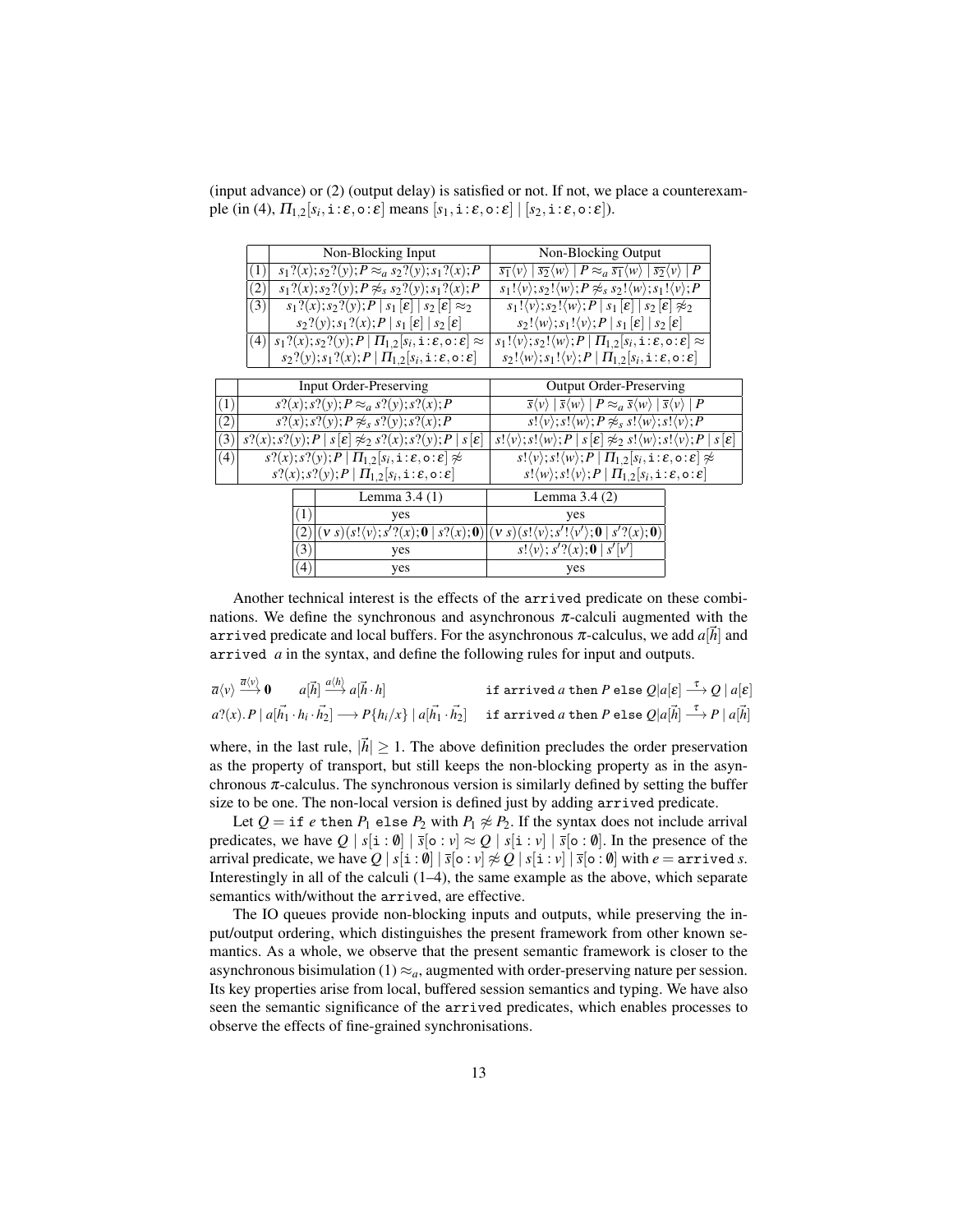Related Work. Some of the key proof methods of our work draw their ideas from [22], which study an extension of the confluence theory on the  $\pi$ -calculus. Our work differs in that we investigate the effect of asynchronous IO queues and its relationship to confluence. The work [1] examines expressiveness of various messaging mediums by adding message bags (no ordering), stacks (LIFO policy) and message queues (FIFO policy) in the asynchronous  $\pi$ -calculus [8]. They show that the calculus with the message bags is encodable into the asynchronous  $\pi$ -calculus, but it is impossible to encode the message queues and stacks. Neither the effects of locality, queues, typed transitions, and event-based programming are studied.

Programming constructs that can test the presence of actions or events are studied in the context of the Linda language [3] and CSP [16, 17]. The work [3] measures expressive powers between three variants of asynchronous Linda-like calculi, with a construct for inspecting the output in the tuple space, which is reminiscent of the *inp* predicate of Linda. The first calculus (called *instantaneous*) corresponds to (1) [8], the second one (called *ordered*) formalises emissions of messages to the tuple spaces, and the third one (called *unordered*) models unordered outputs in the tuple space by decomposing one messaging into two stages — emission from an output process and rendering from the tuple space. It shows that the instantaneous and ordered calculi are Turing powerful, while the unordered is not. The work [16] studies CSP with a construct that checks if a parallel process is able to perform an output action on a given channel and a subsequent work [17] investigates the expressiveness of its variants focusing on the full abstraction theorem of the trace equivalence. Our calculi (1,2,3,4) are Turing powerful and we aim to examine properties and applications of the typed bisimilarity characterised by buffered sessions: on the other hand, the focus of [3] is a tuple space where our input/output order preserving examples (which treat different objects with the same session channel) cannot be naturally (and efficiently) defined. The same point applies to [16, 17]. As another difference, the nature of localities has not been considered either in [3, 16, 17] since no notion of a local or remote tuple or environment is defined. Further, none of the above work  $[1, 3, 16, 17, 22]$  treats large applications which include these constructs  $(\S 4)$  or the performance analysis of the proposed primitives.

Using eventful session types, we have demonstrated that our bisimulation theory is applicable, through the verification of the correctness of the Lauer-Needham transform. The asynchronous nature realised through IO message queues provides a precise analysis of local and eventful behaviours, found in major distributed transports such as TCP. The benchmark results from high-performance clusters in [23] show that the throughput for the thread-eliminated Server implementations in Session Java [13] exhibits higher throughput than the multithreaded Server implementations, justifying the effect of the type and semantic preserving LN-transformation.

As the future work, we plan to investigate bisimulation theories under multiparty session types [12] and a relationship with a linear logic interpretation of sessions, which connects a behavioural theory and permutation laws under locality assumption [4].

Acknowledgements. We thank Raymond Hu for collaborations and the reviewers for their useful comments. The work is partially supported by EP/F003757/1, EP/G015635/1, EP/G015481/1 and EP/F002114/1.